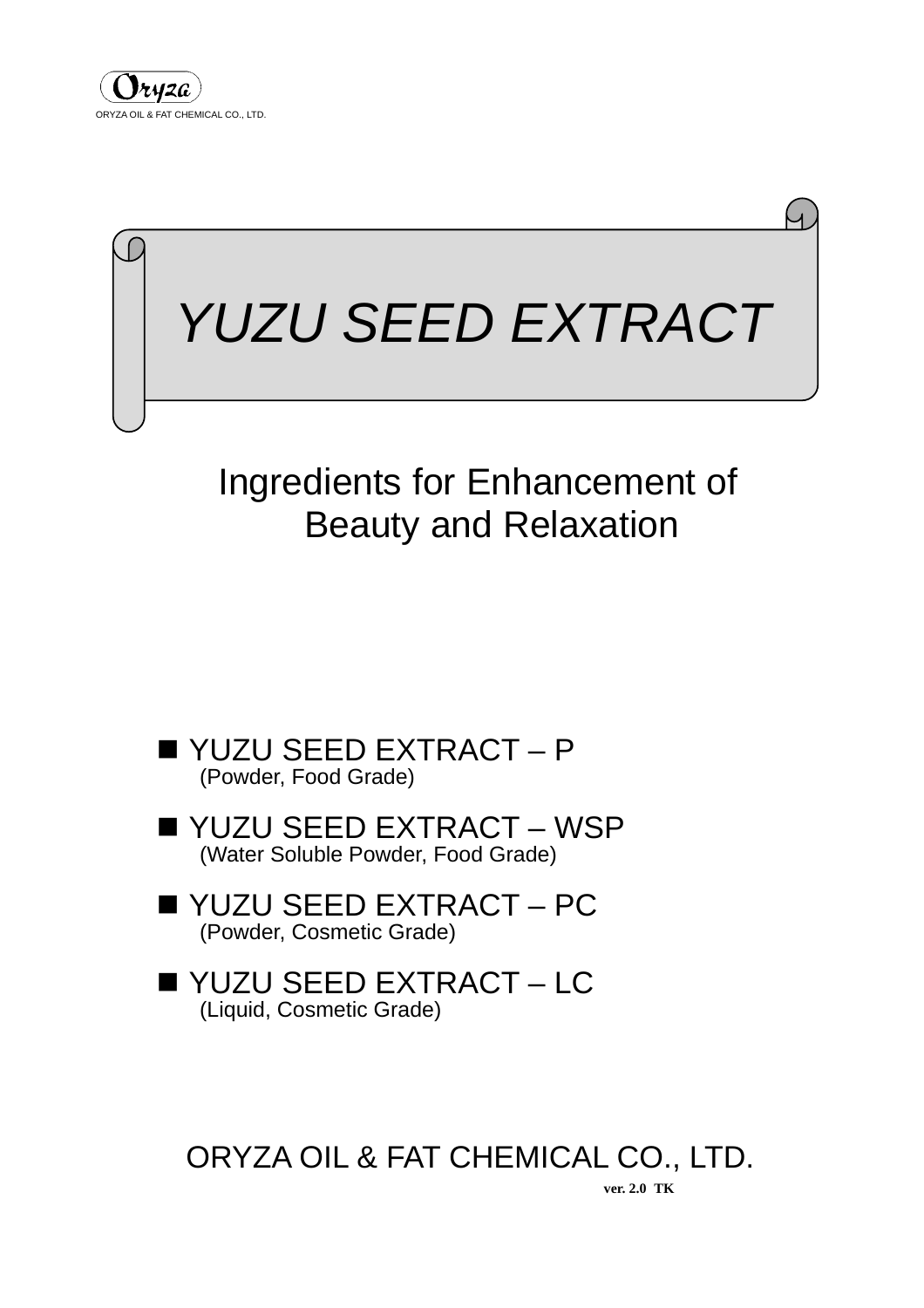

# **YUZU SEED EXTRACT**

For Enhancement of Beauty and Relaxation

# **1. Introduction**

Yuzu (*Citrus junos*), or Japanese grapefruit, is originated in Sichuan and Yunnan, located in the upstream region of the Yangtze River in China. It was brought to Japan during the Heian period (about a thousand years ago).

Yuzu fruits become bright yellow, as they get ripe in late November. It possesses acidic taste and citrus aroma. Its juice, peer and seeds have been utilized in various life scenes since ancient times. For example, a small slice of Yuzu is commonly used in sophisticated Japanese dishes as fine flavoring agents, characterized by its rich ingredients of limonene and pinene. Yuzu has also been used to make flavorful cakes and jam called *Yuzuneri*. Yuzu-in-the-bath is helpful in relaxation, revitalization, and relief of cold symptoms with its outstanding ingredients.

The intake of pulverized and charred seeds of Yuzu is beneficial for alleviating symptoms of body ache is a statement described in the herbal list of a pharmaceutical bibliography, edited during the Edo period (about three hundred years ago). Following this statement, Yuzu is used in the fork remedies for treatment of rheumatism, stiffness in the shoulders. The juice is beneficial for relaxation, pain relief, and cosmetics with its rich content of organic acids, such as citric acid, tartaric acid and ascorbic acid (vitamin C). Furthermore, the limonoid content of Yuzu are known to enhance blood circulation. Pectin, existing in the surface of seeds, is expected to moderate blood sugar and cholesterol levels.

Oryza Oil & Fat Chemical Co., Ltd. conducted various studies on the diverse pharmacological functions of Yuzu. It was confirmed that Yuzu Seed Extract is an excellent skin whitening and smoothing agent. Its revitalizing functionality in psychosomatic health is widely applicable to food and nutraceutical industries. The solution is here for beauty enhancement and as relaxation booster.





Yuzu Fruits Yuzu Seeds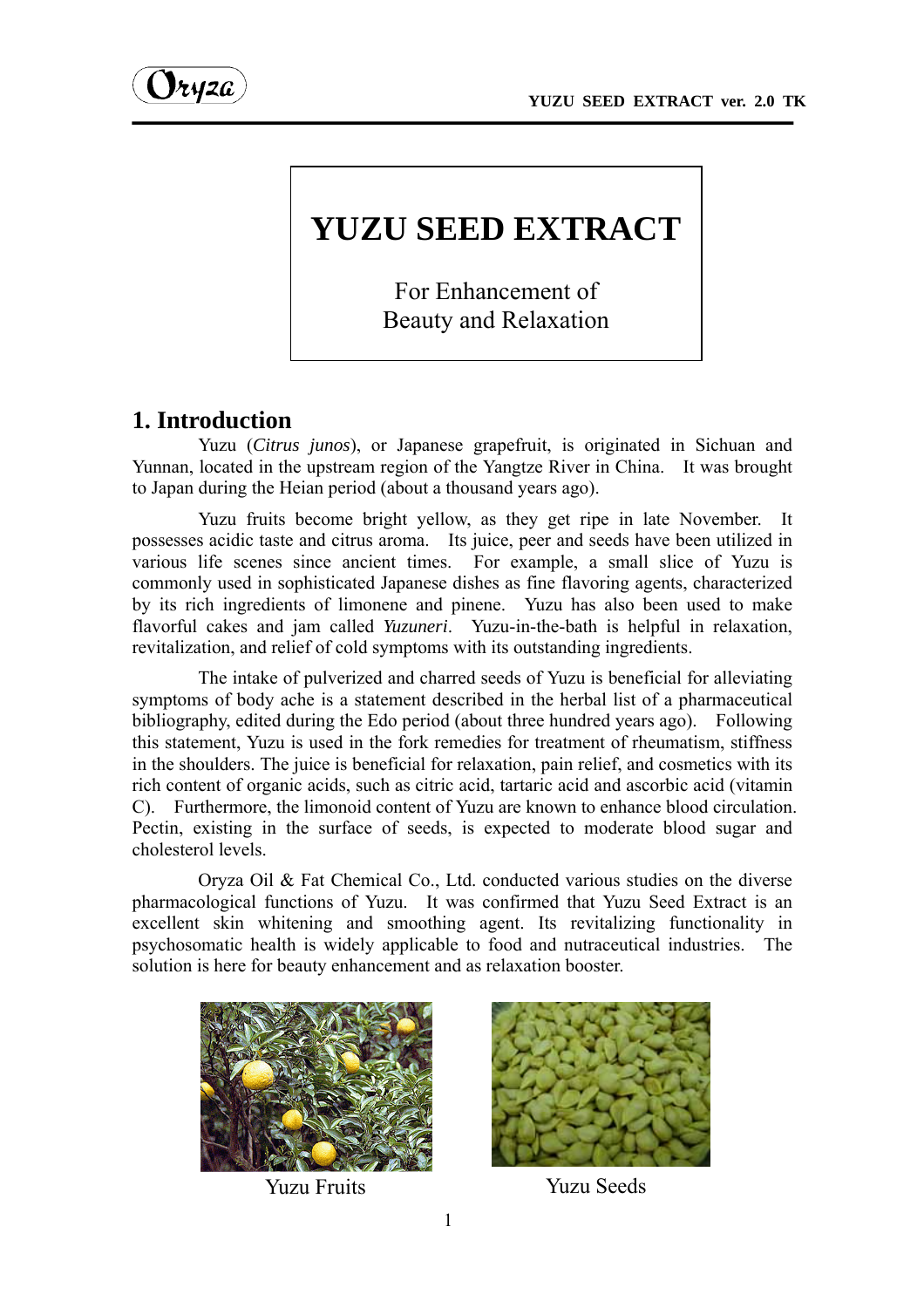

#### **2. Functional Ingredients of YUZU SEED EXTRACT (1) Recent Studies**

 The Designer Food Project in the United States listed citrus to be beneficial for cancer prevention. Epidemiological studies from the National Cancer Institute of United States showed an inverse relationship between the intake of citrus and the prevalence of cancer. Identified as effective cancer preventive agents are *d-limonene,*   $\lim_{h \to 0}$  *limonoids* and *hesperidin*<sup>1</sup>, all of which are in Yuzu.<sup>2)</sup> Limonoid is a general term for triterpene derivatives found only in the *Rutaceae* and *Meliaceae* species. Thirty-six types of aglycones and glucose glycosides have been identified and isolated so far.<sup>3)</sup> A limonoid *limonin* is a source of bitterness, and is found 1,800-fold richer in seeds than in juice (our original data). Limonoid glycosides are not bitter, and are found mainly in juice. *In vivo* studies using mice and hamsters showed that limonoids *nomilin* and *obacunon* activate glutathione-S-transferase, an enzyme that suppresses tumor formation. In addition, limonin and obacunone were reported to suppress colon cancer in rats.  $4)$ 



**Figure 1. Chemical Structures of the Ingredients in Yuzu Seeds** 

- 1) Yano M. Cancer prevention by citrus. Nippon Shokuhin Kagaku Kogaku Kaishi, **49,** 139-144 (2002).
- 2) Hashinaga F., Herman Z, Hasegawa S. Limonoids in Seeds of Yuzu , Nippon Shokuhin Kogyo Gakkaishi, **37,** 380-382 (1990).
- 3) Hasegawa S, Ifuku Y. Biochemistry of citrus limonoids, Nippon Shokuhin Kogyo Gakkaishi, **41**, 372-380 (1990).

4) Tanaka T., Maeda M., Kohno H., Murakami M., Kagami S., Miyake M., Wada K. Inhibition of azoxymethane-induced colon carcinogenesis in male F344 rats by the citrus limonoids obacunone and limonin. *Carcinogenesis*, **22**, 193-198 (2000).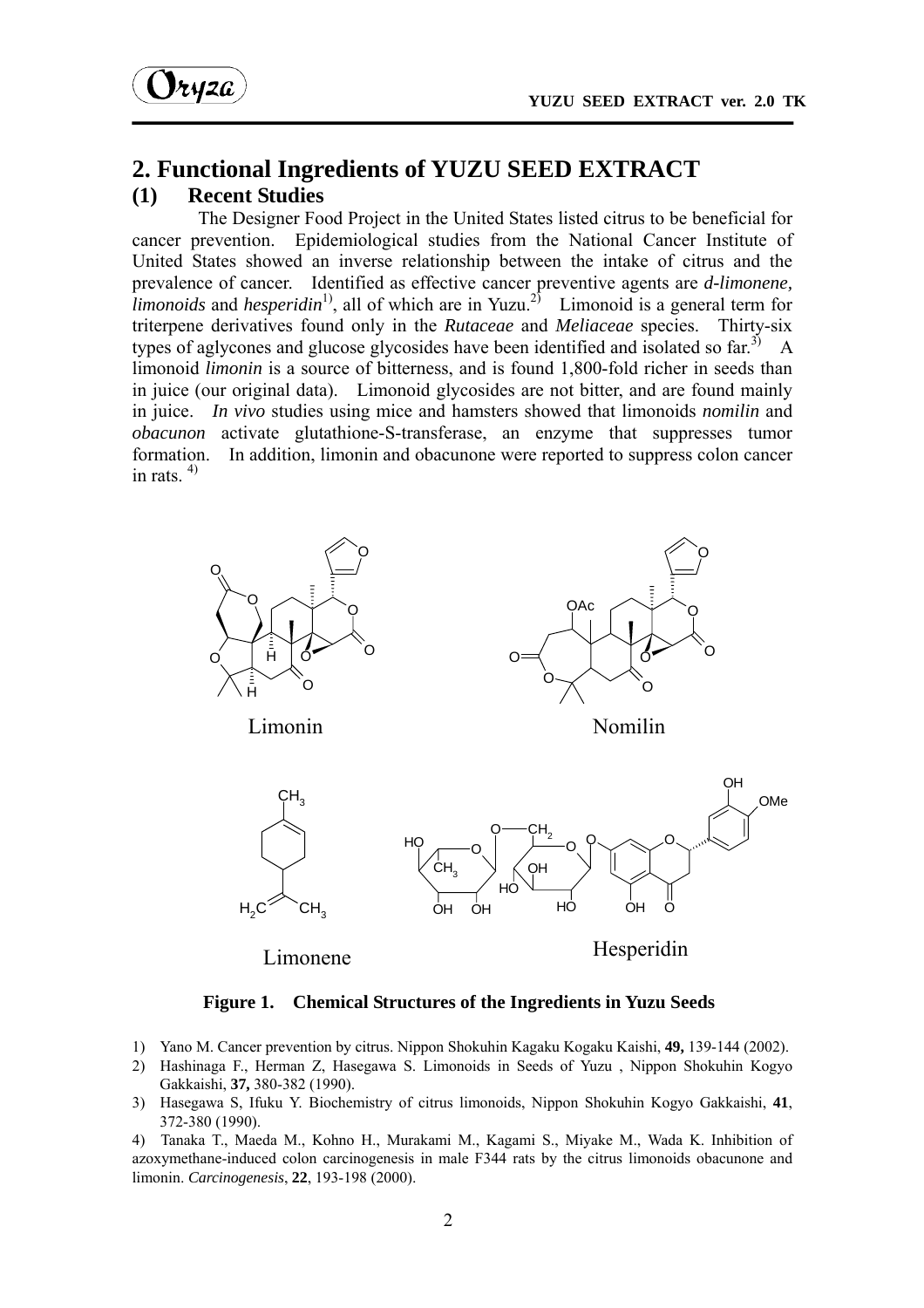$Vt$ 42 $a$ 

#### **(2) Mechanism of Melanin Production and Pigmentation**

What we call spots is melanin pigmentation on skin. The melanin pigmentation is caused by aging, changes in hormone balance, inflammation and exposure to ultraviolet (UV) light. Upon exposure to UV light, a signal transduction takes place from epidermis to melanocytes mediated by endotherin and phospholipase. Melanocytes are melanin-producing cells in skin, and work for defence against harmful UV light. In melanocytes, an enzyme called tyrosinase produces melanin as they receive the signal. Tyrosinase converts tyrosine, an amino acid, to dopa, then dopa quinone. Dopa quinone is further oxidized to melanin. In addition, a protein called "stem cell factor" (SCF) has been found to play an important role in skin hyperpigmentation. UV light activates SCF and endothelin to stimulate melanocytes to enhance melanin production.

These reactions are natural defense mechanisms to protect skin from harmful UV radiation. If skin is in a good health, old cells go away with melanin, and are replaced by new melanin-less skin cells in a 28-day cycle skin turn over. However, as metabolic rates decline with ageing, the turn over does not occur regularly, resulting in accumulation of melanin pigments, that is, hyperpigmentation.



**Figure 2. Mechanism of Melanin Production**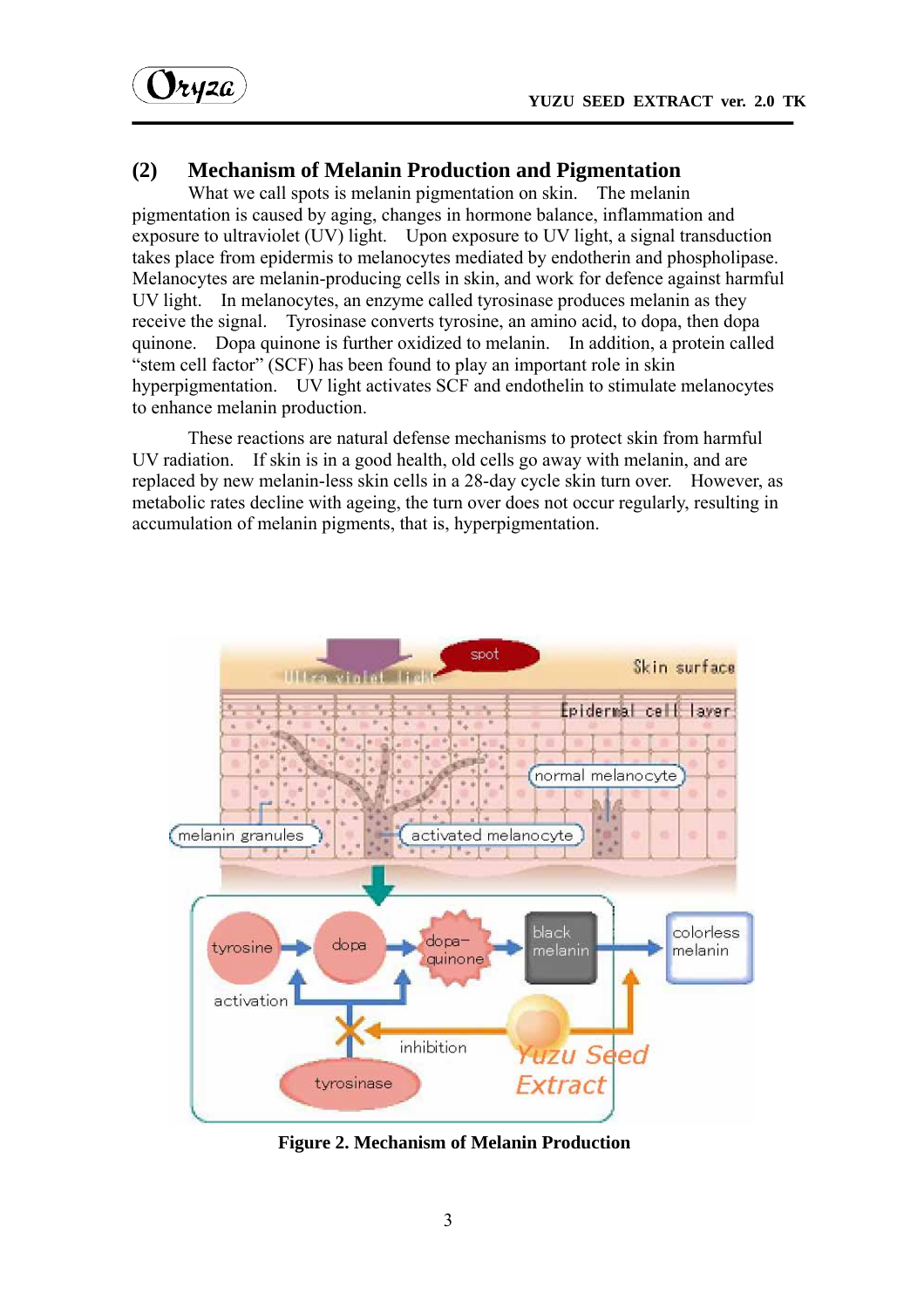# **3. Physiological Functions of YUZU SEED EXTRACT**

#### **(1) Skin Whitening (***In Vitro***)**

 B16 melanoma cells were used to examine the skin whitening effects of YUZU SEED EXTRACT, β-arbutin and vitamin C (ascorbic acid). YUZU SEED EXTRACT was found to suppress the melanin formation in a dose-dependent manner, as illustrated in Figure 3A. YUZU SEED EXTRACT showed comparative or superior inhibitory effects on melanin formation, compared to  $\beta$ -arbutin (Figure 3B) and vitamin C (Figure 3C), respectively.



**Figure 3. Effects of Plant-Origin Ingredients on Melanin Formation in B16 Melanoma Cells**(**mean**±**S.E., n=4**)**.**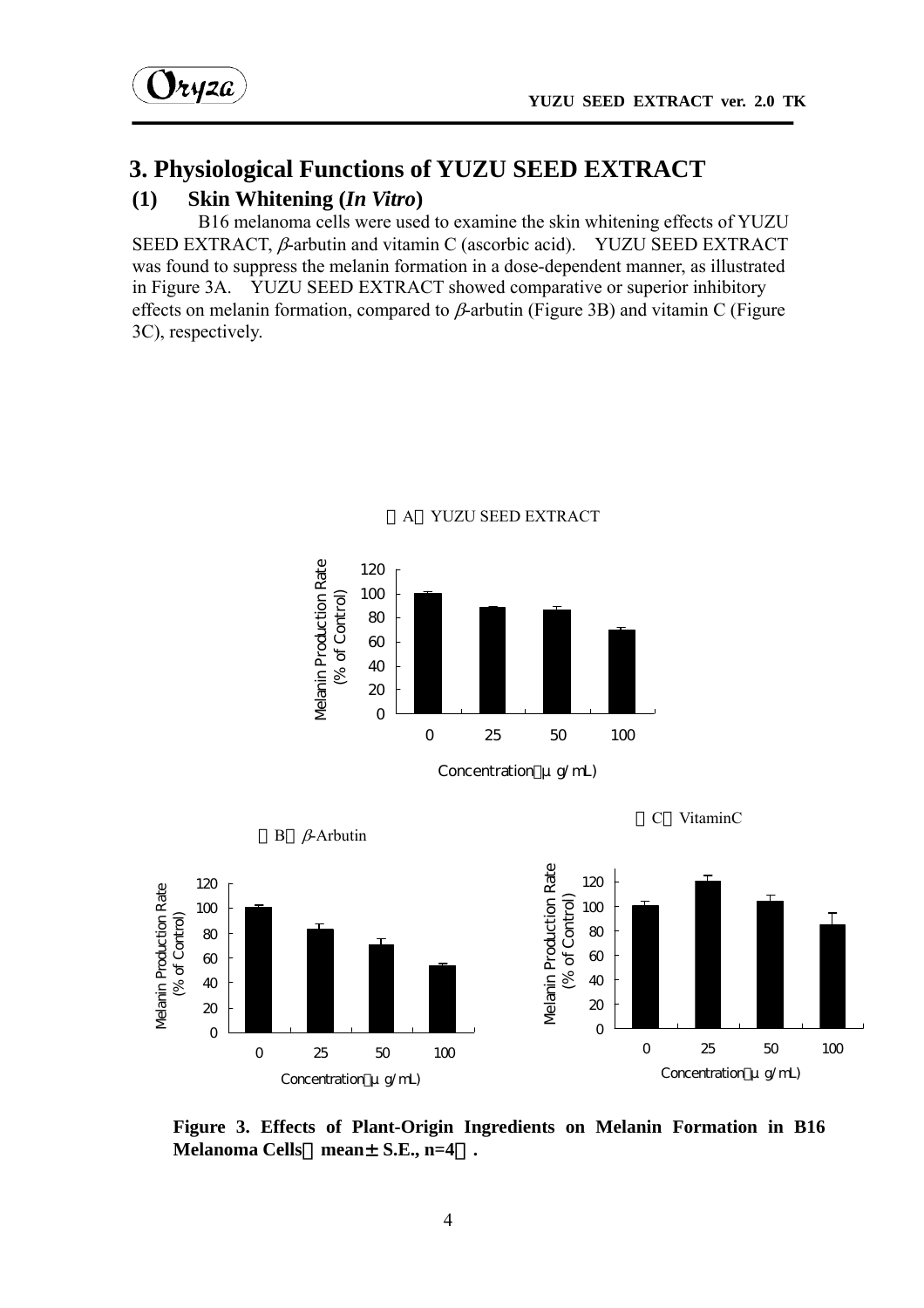

(Experimental Method)

B16 melanoma cells  $(2.5x10^4 \text{ cells/well})$  were plated in a 24-well plate in MEM with 10% fatal bovine serum, 100 units/ml of penicillin, 100 µg/ml of streptomycin and 2 mM theophylline. Solution (55µl) of YUZU SEED EXTRACT,  $\beta$ -arbutin and vitamin C was added to each well, followed by 3-day incubation. The culture was crushed by ultrasonication in 300 µl of PBS. The cell crush was transferred to in a 96-well assay plate and absorbance was measured at the wavelength of 415 nm using a microplate reader.

#### **(2) Fibroblast Growth (***In Vitro***)**

YUZU SEED EXTRACT is shown to stimulate fibroblast growth as illustrated in Figure 4, from the examination using human neonatal skin fibroblast, NB1RGB. YUZU SEED EXTRACT enhances growth of new skin cells, thus promotes turn over of skin.



**Figure 4. Effects of YUZU SEED EXTRACT on Growth of NBIRGB Fibroblast (mean ± S.E.: n=6**)

(Experimental Method)

NB1RGB cells were plated  $(2x10^4 \text{ cells/well})$  in a 96-well plate in  $\alpha$ -MEM with 10% fetal bovine serum, 100 units/ml of penicillin and 100µg/ml of streptomycin. YUZU SEED EXTRACT solution (10µl) was added to each well, followed by 2-day incubation. Cell growth was determined by an MTT assay.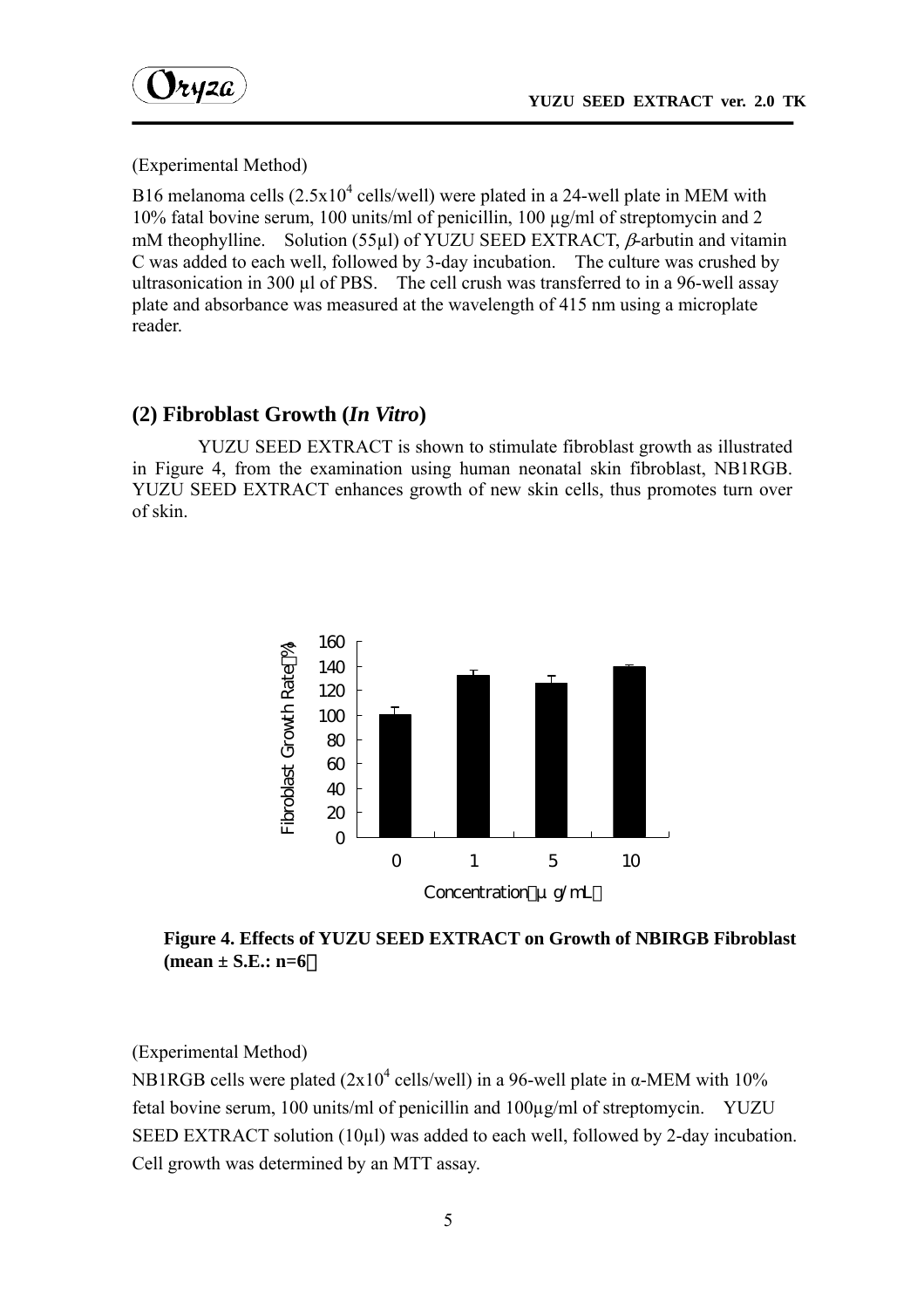$\mathbf{y}_{\text{t} \text{y} \text{z} \text{a}}$ 

#### **(3) Skin Turn Over**

 A reconstructed artificial human skin cell model was used to examine the effect of YUZU SEED EXTRACT on skin turn over. The microscopic illustrations of skin dermal layer are shown in Figure 5.

A pronounced thickening effect on skin dermal layers (epidermis and dermis) was observed in the models treated with YUZU SEED EXTRACT in a dose-dependent manner. It was hypothesized that YUZU SEED EXTRACT promoted collagen production and fibroblast growth, resulting in thickening of the skin dermal layer.





**YUZU SEED EXTRACT**:**10**μ**g/mL YUZU SEED EXTRACT**:**100**μ**g/mL** 

**Figure 5. Microscopic Illustration of Reconstructed Skin Cell** 

(Experimental Method)

Reconstructed Human Skin model (TESTSKIN $^{TM}$ ) was purchased from Toyobo Co., Ltd. DMSO solution of YUZU SEED EXTRACT was injected into the dermis layer of the skin model. The culture medium was replaced every 3 days while incubation continued for 6 days. The tissue specimen were stained, and then fixed in 10% formaldehyde, followed by preparation of cross-sections.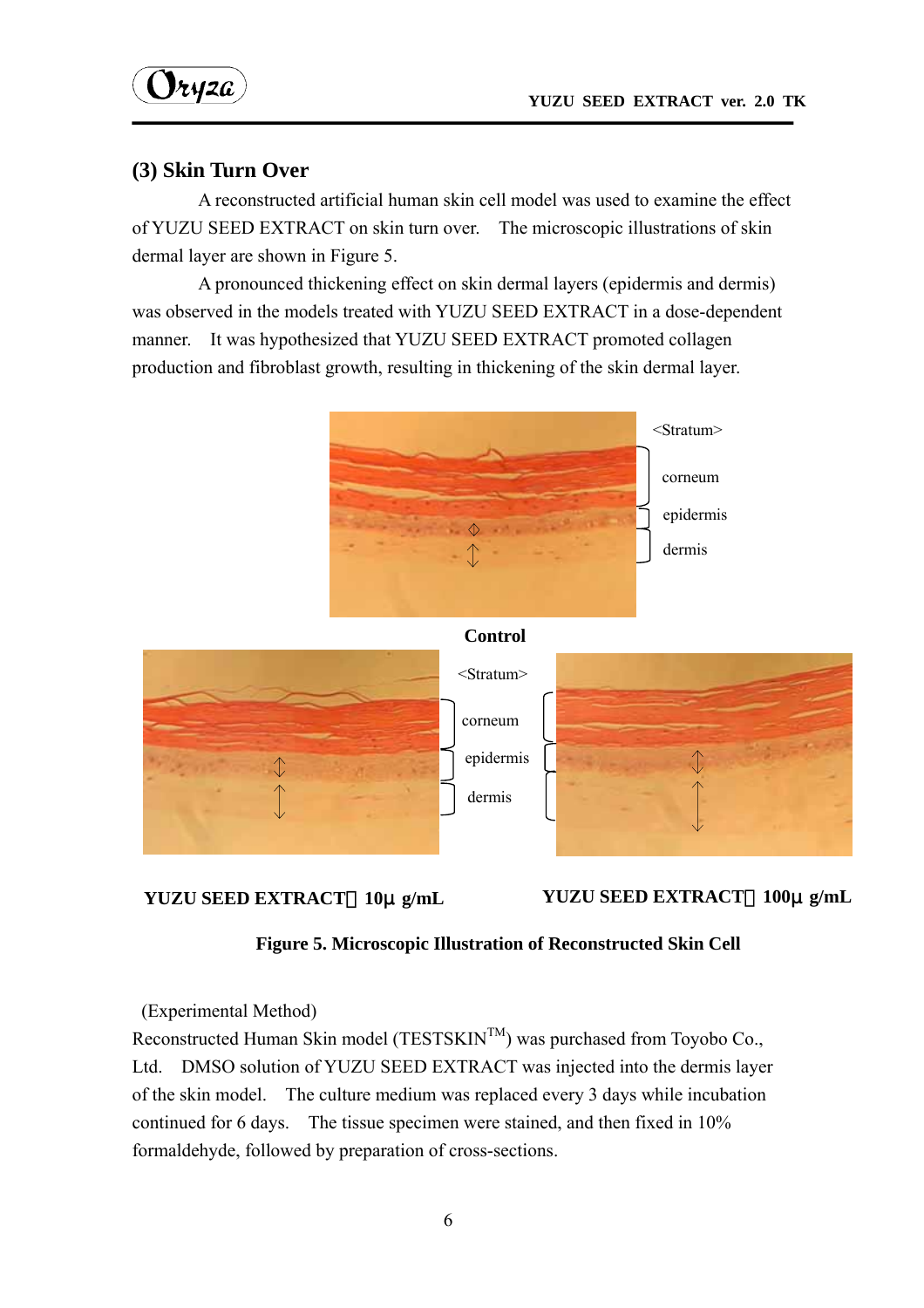

#### **(4) Skin Smoothing**

 The effect of YUZU SEED EXTRACT on skin texture was examined using oral preparation on 8 healthy female subjects:

Number of subjects: 8

Age:  $23 - 41$ 

Dosage: 200 mg/day of YUZU SEED EXTRACT-P

Duration: 4 weeks

Parameter: Moisture of skin around region below the left eye using a moisture meter.

As illustrated in Figure 6, the skin moisture content increased from 62% to 66% with oral preparation of YUZU SEED EXTRACT. A survey was conducted on test subjects on skin texture to assess the subjective comments after the test. Survey revealed that YUZU SEED EXTRACT improved overall skin texture, as shown in Table 1. It was confirmed that skin suppleness was greatly improved with oral YUZU SEED EXTRACT at the tested dosage. Improvement on skin texture was observed and confirmed by microscopic images, as illustrated in Figure 7. YUZU SEED EXTRACT possesses excellent skin revitalizing and rejuvenating effects.







Subject : Female aged 24

**Figure 7**.**Microscopic Illustration of Skin Texture after Oral Treatment of YUZU SEED EXTRACT**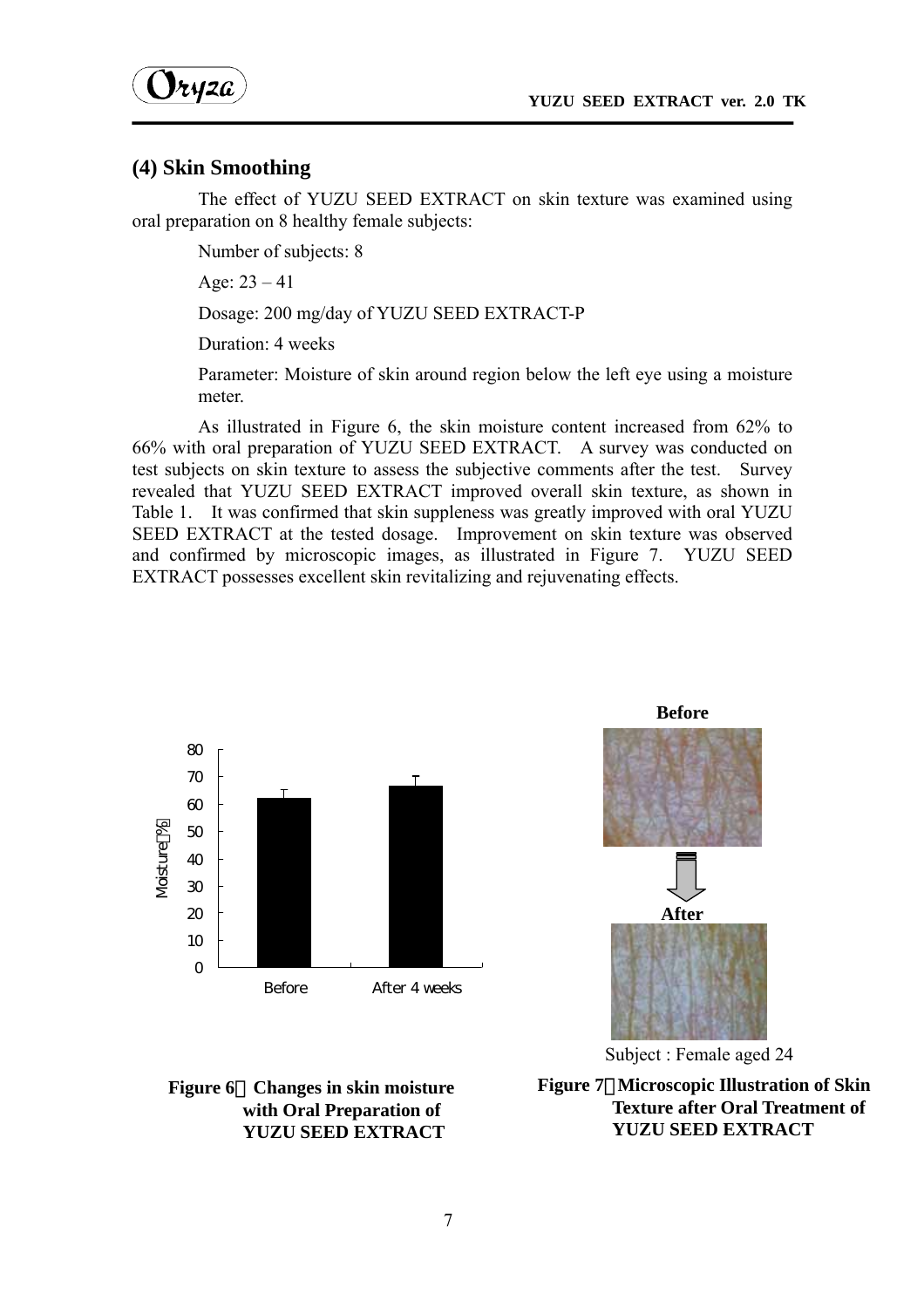| Item                      | Rate of Improvement |           |                 |
|---------------------------|---------------------|-----------|-----------------|
| Cosmetic rash             | Improved            | No change | <b>Worsened</b> |
| Dryness of the face       | Improved            | No change | <b>Worsened</b> |
| Flushing of the face      | Improved            | No change | <b>Worsened</b> |
| Fitness in makeup         | Improved            | No change | <b>Worsened</b> |
| Smoothness of the skin    | Improved            | No change | <b>Worsened</b> |
| <b>Feeling of wetness</b> | Improved            | No change | <b>Worsened</b> |
| <b>Skin elasticity</b>    | Improved            | No change | <b>Worsened</b> |
| Degree of dryness         | Improved            | No change | <b>Worsened</b> |
| Itching                   | Improved            | No change | <b>Worsened</b> |
| Skin roughness            | Improved            | No change | Worsened        |
| Improvement in crease     | Improved            | No change | <b>Worsened</b> |
| Dullness of the skin      | Improved            | No change | <b>Worsened</b> |

#### **Table 1. Survey (Subjective) on Skin Texture after Oral Treatment of YUZU SEED EXTRACT after 4 Weeks**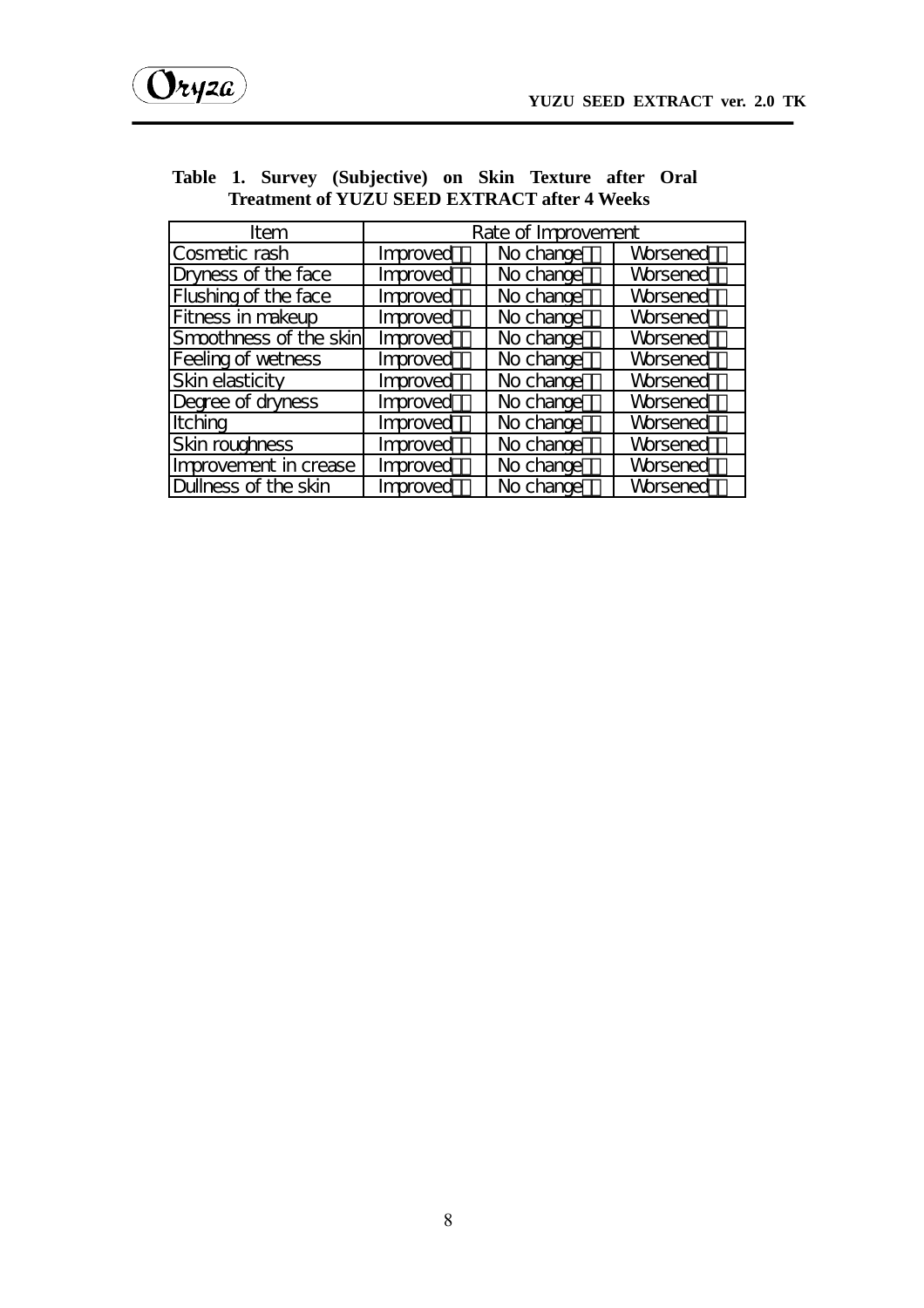$\mathbf{y}_{\text{tyz}a}$ 

#### **(5) Relaxation**

## A. α-wave Propagation

 Yuzu traditionally has been used for relaxation. Relaxation effects of YUZU SEED EXTRACT were assessed by observation on brain α-wave (a relaxation index) of subjects using topography.

Subjects were acclimatized in room temperature of 27 , relative humidity of 55% for 1 hour. Tow hundred mg of YUZU SEED EXTRACT wrapped in oblate was given with 100 ml of water. Only water was given for control. After 20 minutes, stress (mental arithmetic) was loaded for 5 minutes and resting brain waves were then measured for 50 minutes.

In subject T.S., strong α-wave was observed within 50 minutes after stress loading when YUZU SEED EXTRACT was given. Similarly, marked α-wave was observed in subject M.A. from 30 to 50 minutes after stress loading when YUZU SEED EXTRACT was given. On the other hand, no  $\alpha$ -wave was detected in the control test.

Appearance of  $\alpha$ -wave strongly suggests that YUZU SEED EXTRACT possesses anti-stress and relaxation effects.



Subject **:** M.A.

**Figure 8. Brain •Wave Topography**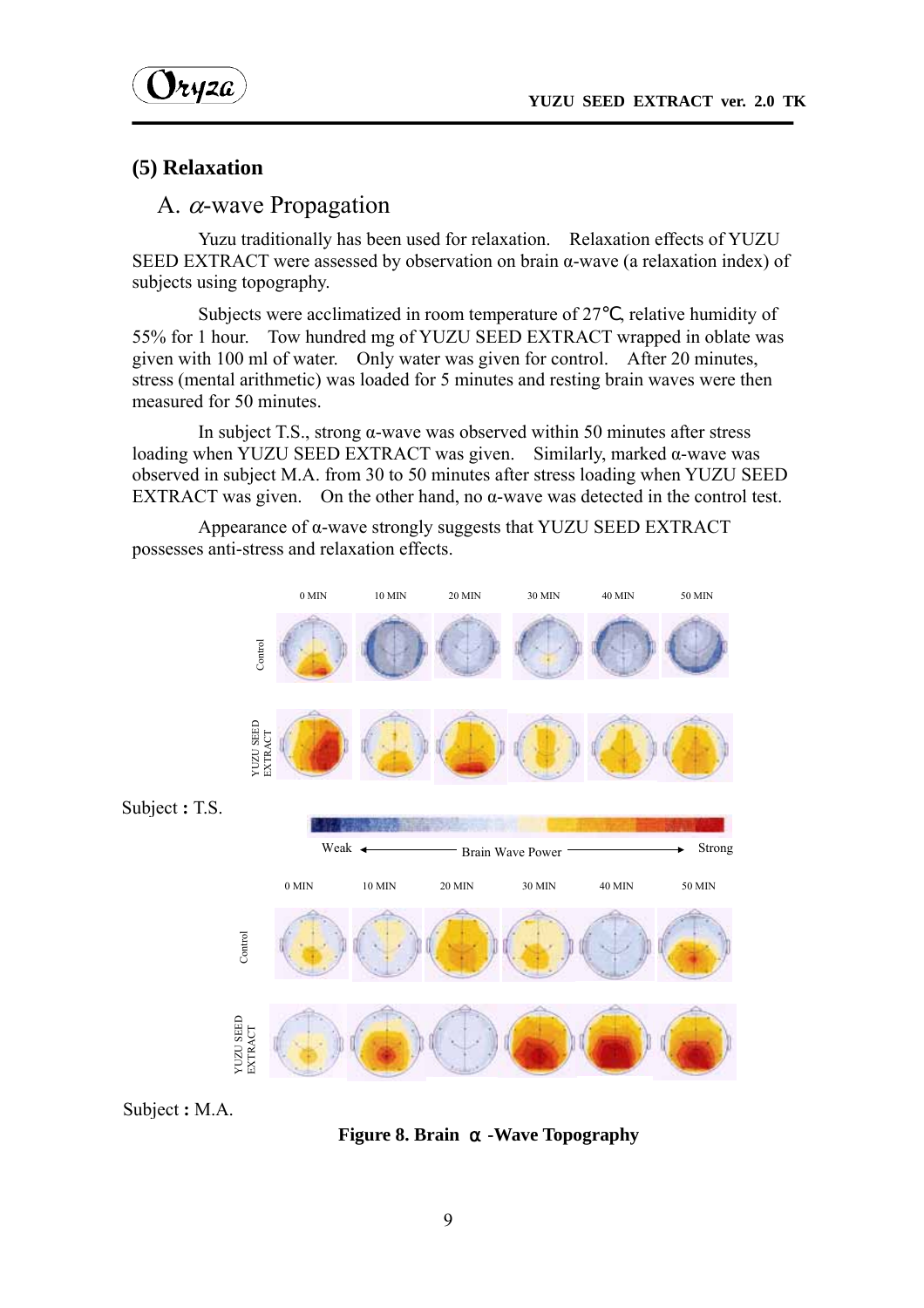$\mathcal{Y}$ ryza

# B. Suppression of Chromogranin A Secretion in Saliva

ChromograninA (CgA) is known to increase with stress loading, so its secretion is authorized as an index which represents mental stress. In this examination, stress (mental arithmetic) was loaded to subjects for 5 minutes, and then CgA in saliva was measured. The time-course was illustrated in Figure 9. In subject T.S., increasing amount of CgA was observed 0 to 50 minutes after stress loading. In subject M.A., sheering amount of CgA was observed 20 to 50 minutes after stress loading. On the other hand, when YUZU SEED EXTRACT was given to subjects, no increase in the amount of CgA was observed, making drastic contrast with and without YUZU SEED EXTRACT. This examination demonstrated that YUZU SEED EXTRACT has an anti -stress functionality.



**Figure 9. Suppression of ChromograninA Secretion in Saliva**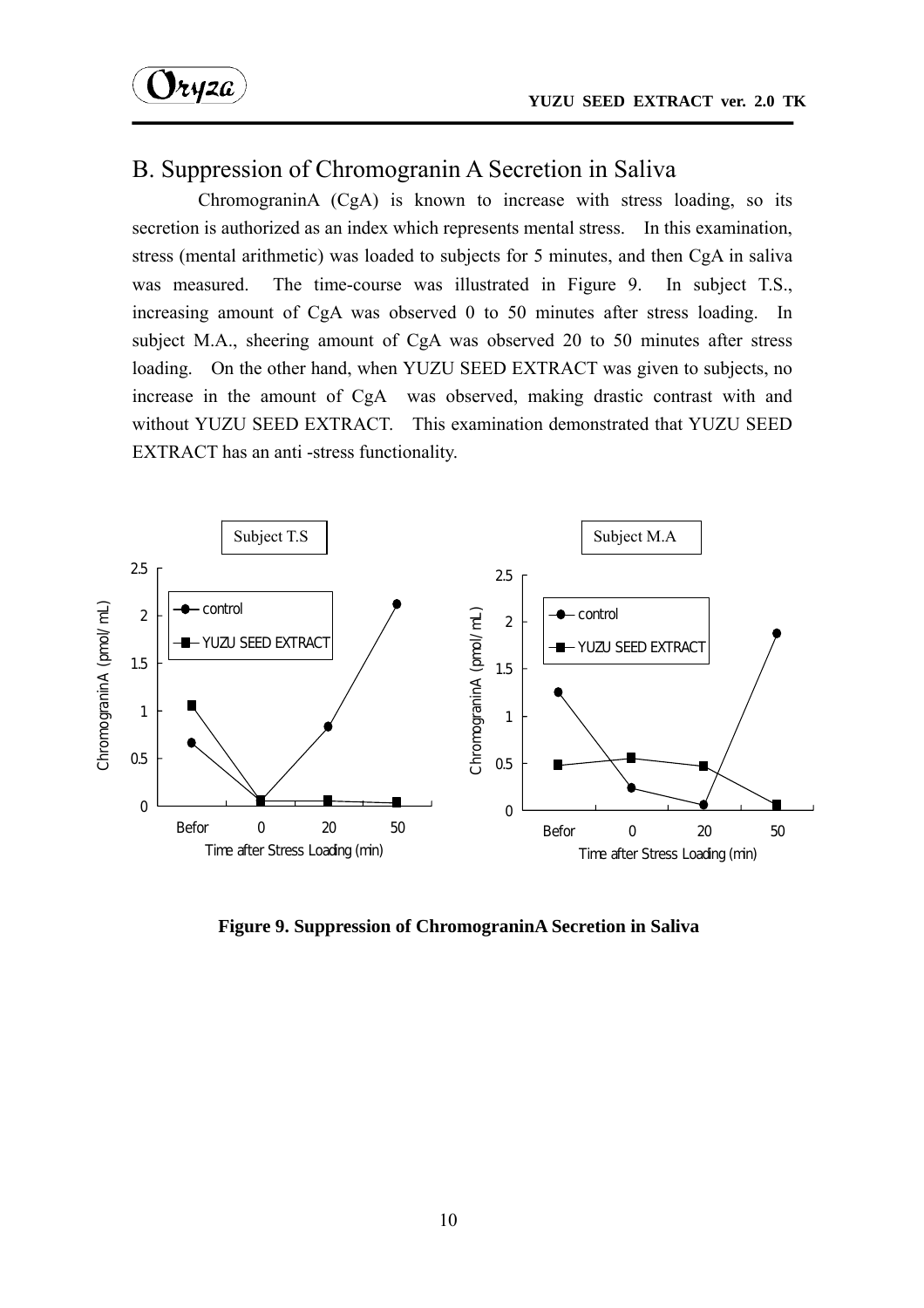$y_{t}y_{z}a$ 

## **(6) Improvement of Blood Circulation**

 The effect of YUZU SEED EXTRACT on blood circulation was examined in a single-dose oral administration clinical trial using thermograph.

 Subjects were acclimatized to room temperature of 25ºC, relative humidity of 50%. Subjects were given 100 ml of water, 2 to 3 hours after breakfast. The upper and lower limbs of subjects were immersed into cold water of 14ºC for 1 minute. Changes in skin temperature were determined using thermographic illustration for 30 minutes immediately after immersion.

 Two hours after lunch, 200 mg of YUZU SEED EXTRACT wrapped in oblate was given to subjects with 100 ml of water and their limbs were immersed into cold water of 14°C for 1 minute. Changes in skin temperature were determined using thermographic illustration for 30 minutes immediately after immersion.

The thermographs clearly showed the improvement of blood circulation of subjects, as illustrated in Figure 10. Temperature of limbs recovered faster when YUZU SEED EXTRACT was given.



**Figure 10**.**Thermographs Taken after Low-Temperature Loading**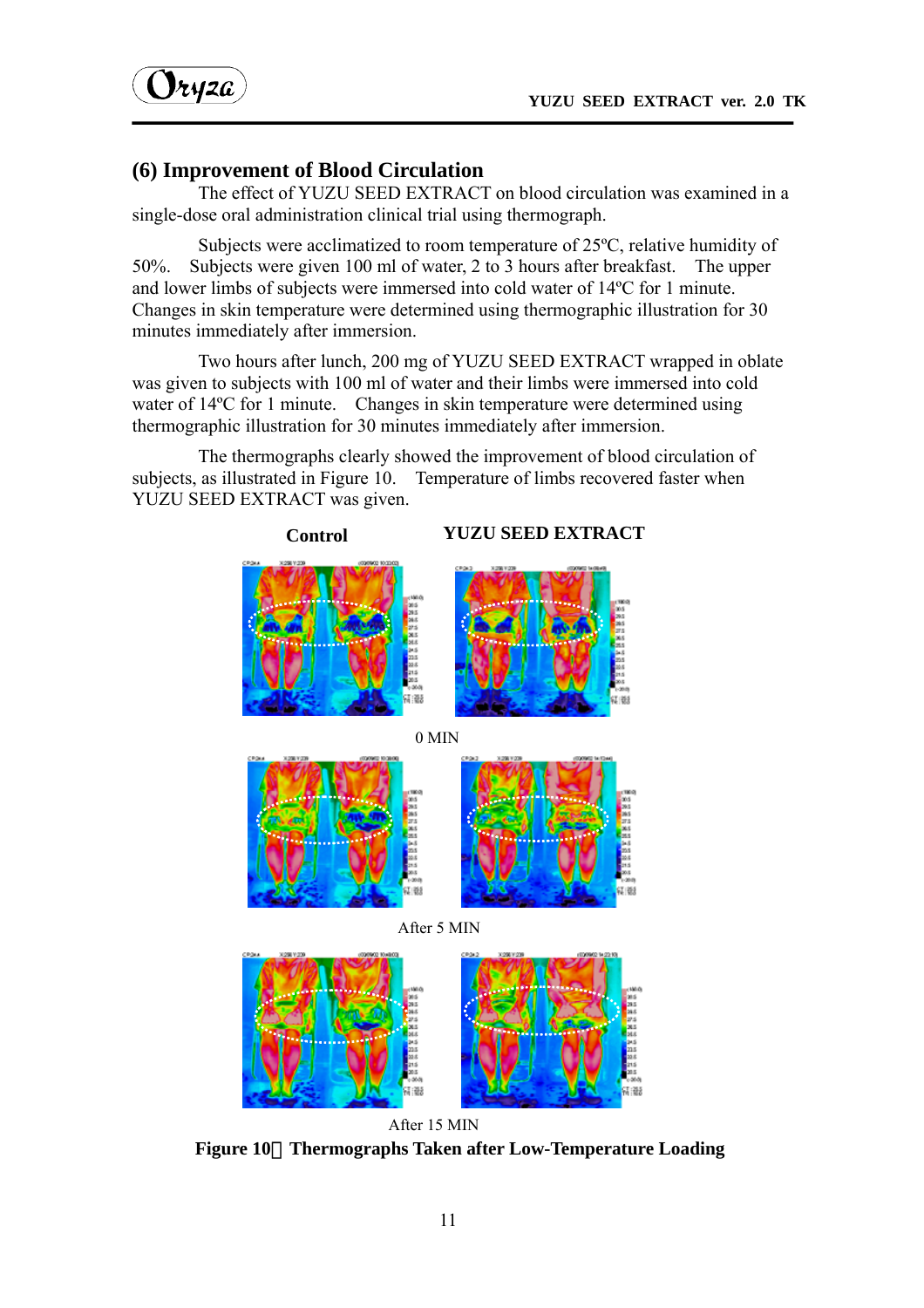

# **4. Stability**

#### **(1) Thermostability**

The thermostability of YUZU SEED EXTRACT was examined. The limonin content of YUZU SEED EXTRACT remain stable after heating at either 100 and 120 for 1 hour. YUZU SEED EXTRACT is highly stable at food processing temperatures.



**Figure11**.**Thermal Resistance of YUZU SEED EXTRACT**  (**100% of The Initial Value**)

## **(2) pH Stability**

 The effect of pH on aqueous solutions of YUZU SEED EXTRACT was examined at room temperature for 1 week. The content of limonin remained totally. YUZU SEED EXTRACT is highly stable at pH of 3 - 10.

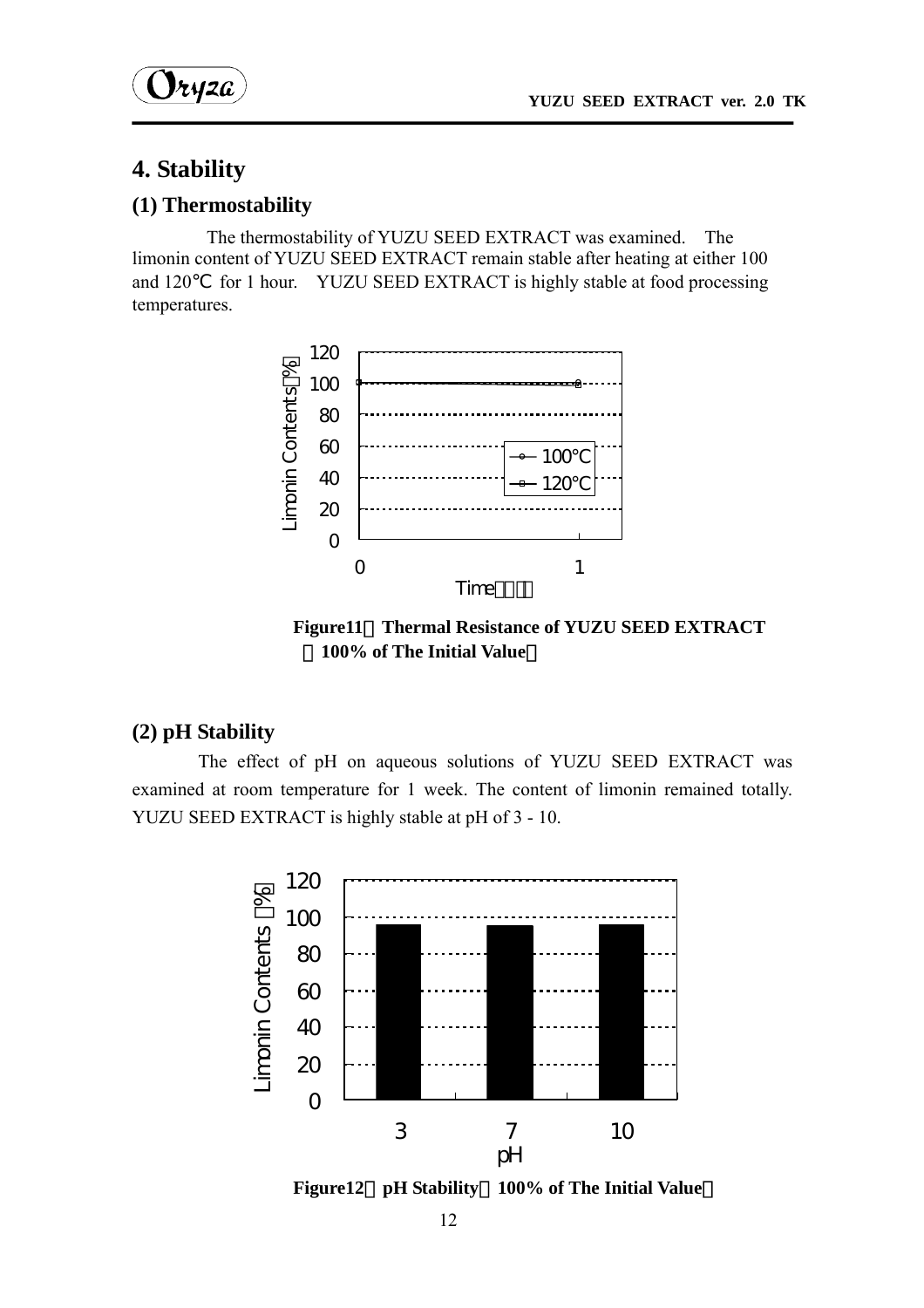

## **(3) Stability of Liquid Formulation**

 Water-soluble YUZU SEED EXTRACT (product name: YUZU SEED EXTRACT-WSP), was prepared in 0.7% aqueous solution (pH 3.5), and stored either at room temperature, 40°C or 5°C for 4 weeks under light protection. Neither sedimentation nor colour changes were observed visually. YUZU SEED EXTRACT -WSP is highly stable in acidic conditions.

|                              | Values in $100 \text{ g}$ | Method                                    |
|------------------------------|---------------------------|-------------------------------------------|
| Water                        | 1.3 <sub>g</sub>          | heat drying method under ordinal pressure |
| Protein <sup>*1</sup>        | 9.4 g                     | kieldahl method                           |
| Fat                          | $4.1\text{ g}$            | acid fat dissolution method               |
| Ash                          | 5.7 g                     | direct ashing method                      |
| $Carbohydrate$ <sup>*2</sup> | 79.5 g                    |                                           |
| $Energy^{\ast 3}$            | 393 kcal                  |                                           |
| Dietary Fiber                | 0.3 g                     | prosky method                             |
| Sodium                       | $13 \text{ mg}$           | atomic absorption spectrophotometory      |

# **5. Nutritional Information (in non-excipient form)**

 $\frac{1}{2}$  N=6.25<br> $\frac{1}{2}$  100 - (1)

 $100 - (moisture + protein + fat + ash)$ 

\*3 Factors for calculating the energy value protein, 4; fat, 9; carbohydrate, 4; dietary fiber, 2 Test trustee SRL, Inc.

Date of issue of the test result report September 2, 2004 Research result issue number  $\overline{N}$ o. 200408200016

# **6. Safety Profile (in non-excipient form) (1) Residual Agricultural Chemicals**

| Assayed Items | Results      | Detection Limits | Assay Method       |
|---------------|--------------|------------------|--------------------|
| Ditianon      | Not Detected | $0.5$ ppm        | gas chromatography |

Test trustee Kyusai analysis institute Co., LTD.

Date of issue of the test result report April 17, 2004 Research result issue number No. 20040902-32

## **(2) Acute toxicity**(**LD50**)

According to the Guidelines for Single-Dose Toxicity Tests of Pharmaceutical Products, YUZU SEED EXTRACT (in non-excipient form) was orally administered to male and female mice of the ICR strain (5 weeks old) at a dose of 5,000 mg/kg under a fasting condition, and then they were kept and observed for 14 days. Neither fatality,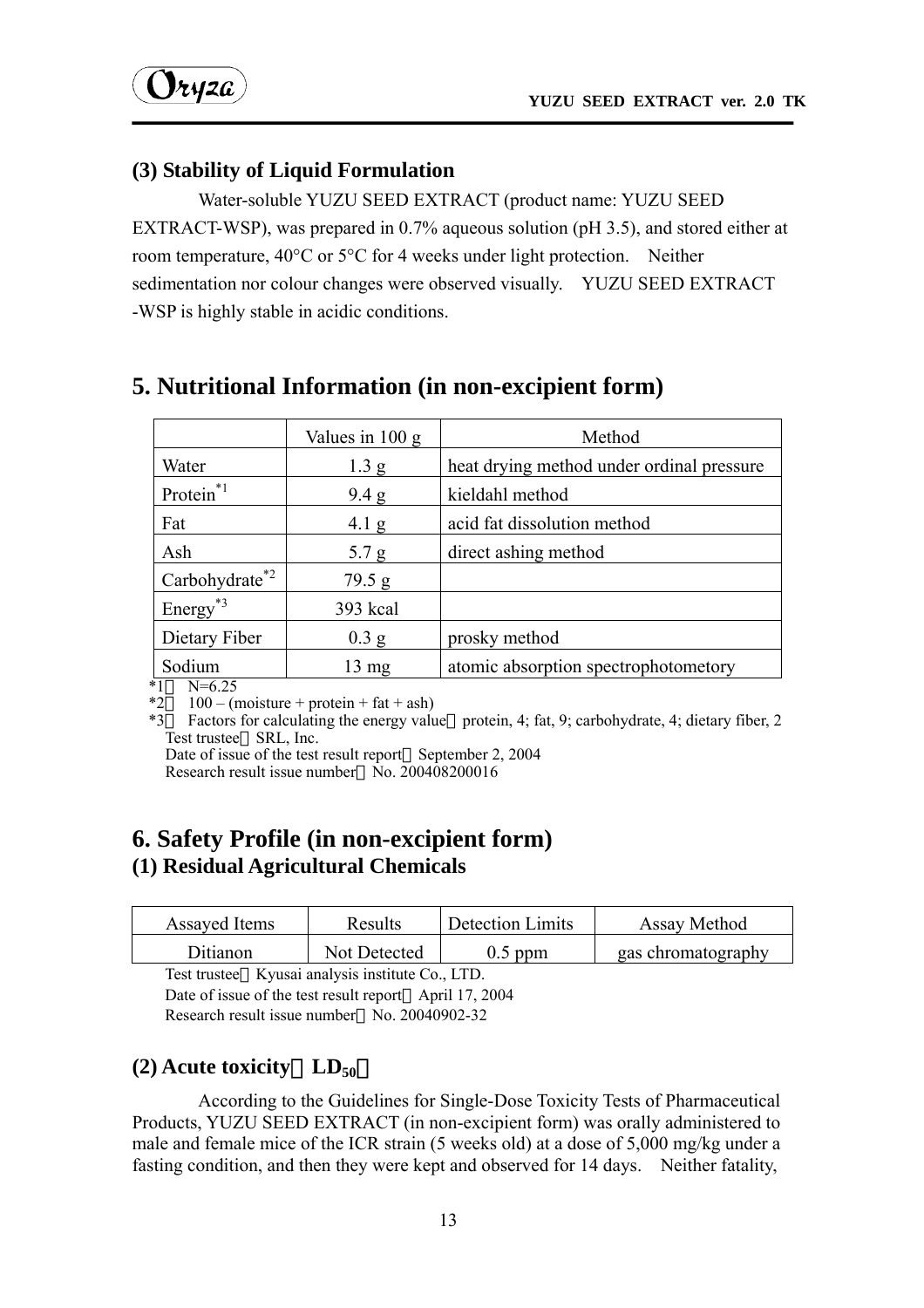

abnormalities in body weight gain compared to control group, nor macroscopic examinations of the organs in autopsy was observed. Thus, the  $LD_{50}$  value (p.o.) of YUZU SEED EXTRACT was estimated to be over 5,000 mg/kg in both male and female mice.

# **7. Recommended Daily Dosage**

Recommend daily dosage of YUZU SEED EXTRACT is 200 – 300 mg. The Ministry of Health, Labour and Welfare approved the products of YUZU SEED EXTRACT as foodstuffs.

# **8. Applications**

| Applications | Examples                                                                                                                                                                                  |
|--------------|-------------------------------------------------------------------------------------------------------------------------------------------------------------------------------------------|
| Foods        | drinks (beverage, juice, etc.), soft gel capsule, hard capsule, tablet,<br>candy, chewing gum, cookies, chocolate, jelly, etc.                                                            |
| Cosmetics    | base cosmetics (lotion, milk, cream, etc.)<br>body cosmetics (body lotion, body cream, etc.)<br>cleansing cosmetics (soap, etc.)<br>makeup cosmetics (lipstick, foundation, etc.)<br>etc. |

YUZU SEED EXTRACT-WSP is highly soluble in water, so it is suitable for wide range of water-soluble preparation in food and cosmetic industries, for example, beverages or conditioners and lotions.

# **9. Packaging**

|  | YUZU SEED EXTRACT - P (Powder, for food)                |
|--|---------------------------------------------------------|
|  | YUZU SEED EXTRACT - WSP Powder, water-soluble, for food |
|  | 5kg Interior packaging aluminum-coated plastic bag      |
|  | Exterior packaging cardboard box                        |
|  | YUZU SEED EXTRACT – PC Powder, for Cosmetic             |
|  | 5kg Interior packaging aluminum-coated plastic bag      |
|  | Exterior packaging cardboard box                        |
|  | YUZU SEED EXTRACT - LC liquid, for Cosmetic             |
|  | 5kg Interior packaging cubic polyethylene container     |
|  | Exterior packaging cardboard box                        |
|  |                                                         |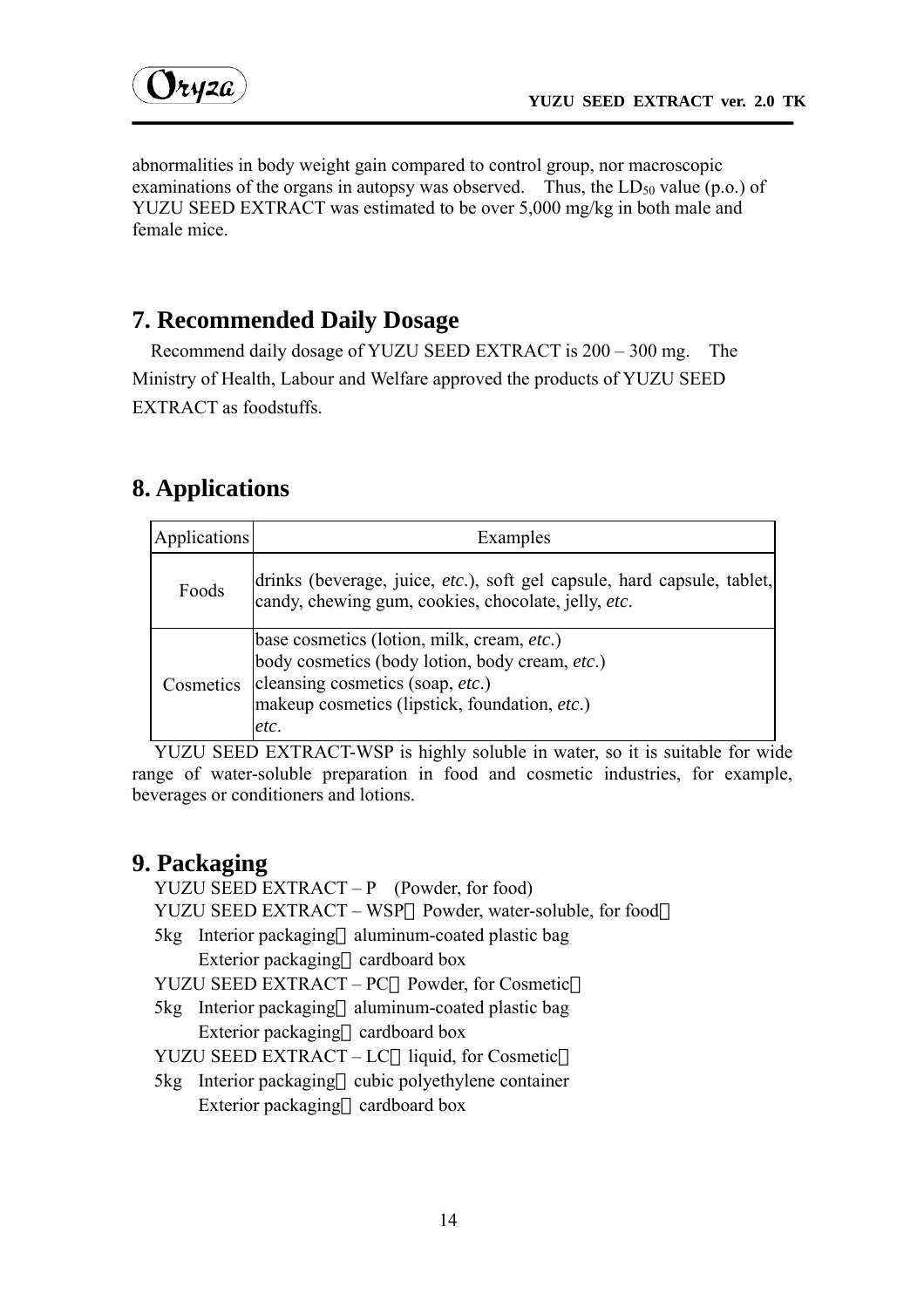



# **10. Storage**

Store in cool and dry place. Avoid direct sunlight and humidity.

# **11. Expression**

YUZU SEED EXTRACT-P YUZU SEED EXTRACT -WSP Expression: YUZU SEED EXTRACT YUZU EXTRACT

YUZU SEED EXTRACT-PC INCI name: Dextrin Citrus Junos Seed Extract YUZU SEED EXTRACT-LC INCI name: Butylene Glycol Water Citrus Junos Seed Extract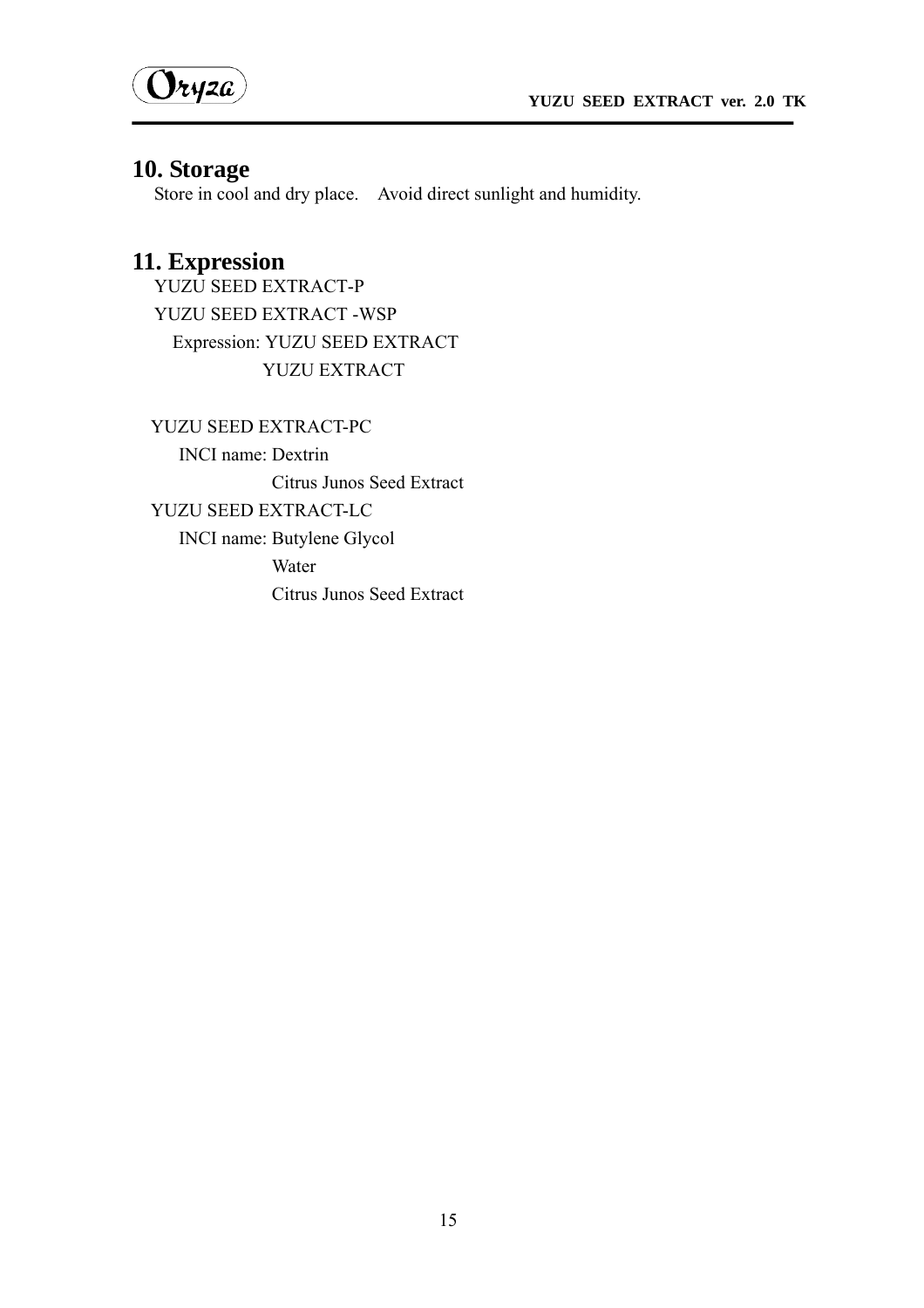

## PRODUCT STANDARD PRODUCT NAME **YUZU SEED EXTRACT-P**

#### (FOOD)

This product is extracted from Yuzu (*Citrus junos*, Rutaceae) seeds with aqueous ethanol. It guarantees minimum of 0.5% limonin.

| 1.Appearance                                        | Slightly yellow-brown powder with slight unique smell.                                                                                                                                                                                                                                                                                                                                                                                                                                                                                                                                                                                              |                                                                                                                                                       |  |
|-----------------------------------------------------|-----------------------------------------------------------------------------------------------------------------------------------------------------------------------------------------------------------------------------------------------------------------------------------------------------------------------------------------------------------------------------------------------------------------------------------------------------------------------------------------------------------------------------------------------------------------------------------------------------------------------------------------------------|-------------------------------------------------------------------------------------------------------------------------------------------------------|--|
| 2. Content of Limonin                               | Min. 0.5%                                                                                                                                                                                                                                                                                                                                                                                                                                                                                                                                                                                                                                           | (HPLC)                                                                                                                                                |  |
| 3. Certificaion Test<br>Nomilin                     | After methanol (HPLC grade) is added to 0.1 g of this product in a 10<br>ml volume flask, and the flask is treated with ultrasonic wave for 1<br>minutes. The solution is filtered through a 0.45 $\mu$ m PTFE filter<br>after addition of methanol (HPLC grade) to adequate volume. For<br>preparation of standard solution, methanol (HPLC grade) is added to<br>nomilin, and the concentration is prepared 0.2 mg/ml (standard<br>solution). HPLC analysis is performed according to the following<br>conditions for $5\mu$ l of test solution and standard solution. The peak of<br>nomilin is found in the HPLC chromatogram of test solution. |                                                                                                                                                       |  |
|                                                     | <hplc condition=""><br/>Column<br/>Column temperature: 40<br/>Mobile phase<br/>Flow rate<br/>Detector</hplc>                                                                                                                                                                                                                                                                                                                                                                                                                                                                                                                                        | : Chromatorex C18 (4.6 mm<br>$150$ mm $)$<br>$\times$<br>: Acetonitrile $0.1\%$ H <sub>3</sub> PO <sub>4</sub> 35 65<br>$: 1.0$ ml/min<br>: UV 210 nm |  |
| 4. Loss on Drying                                   | Max. 10.0 %                                                                                                                                                                                                                                                                                                                                                                                                                                                                                                                                                                                                                                         | (Analysis for Hygienic Chemists, 1g, 105)<br>,2h)                                                                                                     |  |
| 5. Purity Test<br>(1) Heavy Metals                  | Max. 10 ppm                                                                                                                                                                                                                                                                                                                                                                                                                                                                                                                                                                                                                                         | (The Japanese Standards for Food Additives)                                                                                                           |  |
| (2)Arsenic                                          | Max.<br>1 ppm                                                                                                                                                                                                                                                                                                                                                                                                                                                                                                                                                                                                                                       | (Standard Methods of Analysis in Food Safety<br>Regulation)                                                                                           |  |
| 6. Standard Plate Counts Max. $3 \times 10^3$ cfu/g |                                                                                                                                                                                                                                                                                                                                                                                                                                                                                                                                                                                                                                                     | (Analysis for Hygienic Chemists)                                                                                                                      |  |
| <b>7. Moulds and Yeasts</b>                         | Max. $1 \times 10^3$ cfu/g                                                                                                                                                                                                                                                                                                                                                                                                                                                                                                                                                                                                                          | (Analysis for Hygienic Chemists)                                                                                                                      |  |
| 8.Coliforms                                         | Negative                                                                                                                                                                                                                                                                                                                                                                                                                                                                                                                                                                                                                                            | (Analysis for Hygienic Chemists)                                                                                                                      |  |
| 9.Composition                                       | Ingredients<br><b>Yuzu Seed Extract</b><br>Dextrin<br>Total                                                                                                                                                                                                                                                                                                                                                                                                                                                                                                                                                                                         | Contents<br>40 %<br>60 %<br>100 %                                                                                                                     |  |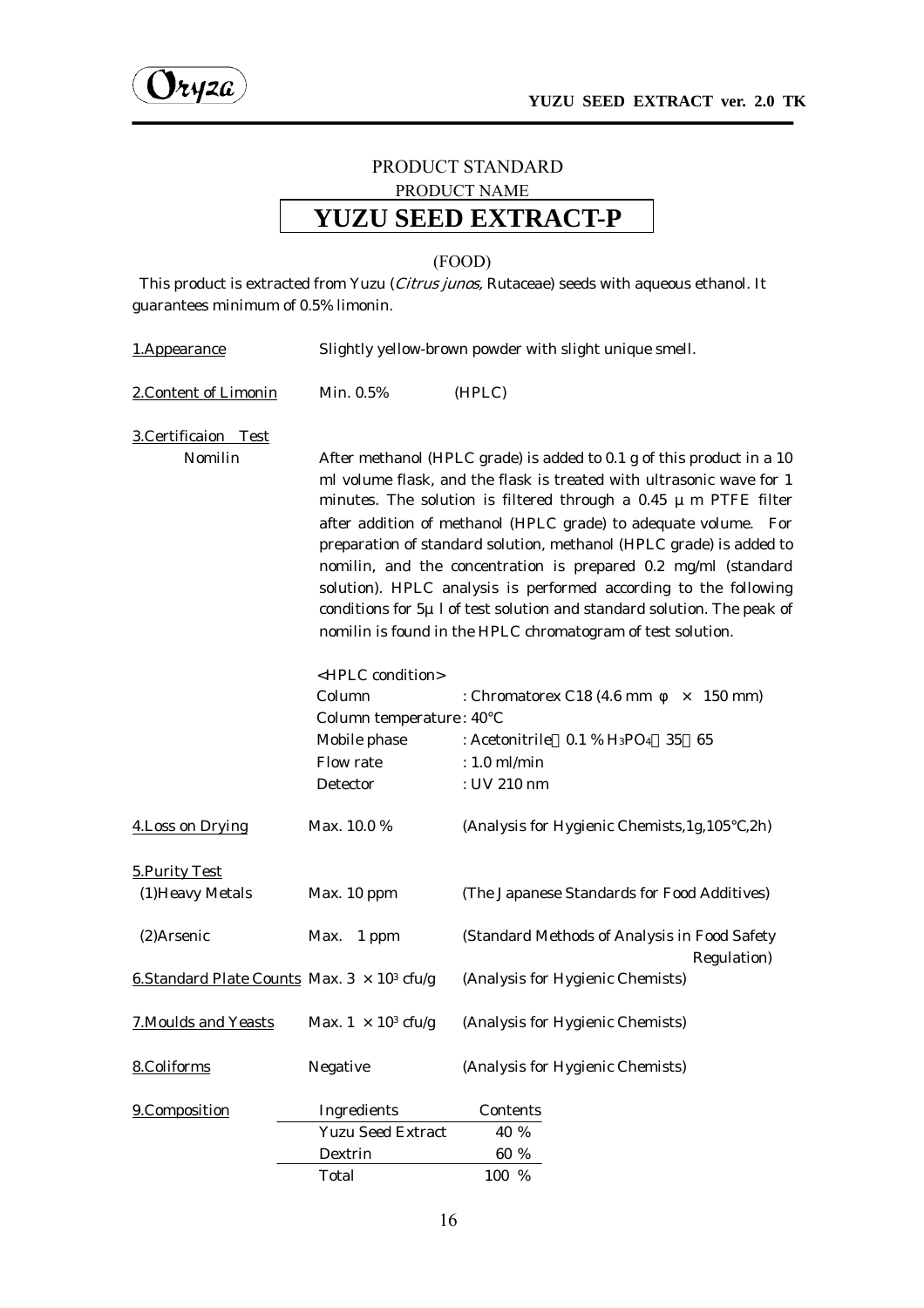# PRODUCT STANDARD PRODUCT NAME **YUZU SEED EXTRACT-WSP**

#### (FOOD)

This product is extracted from Yuzu (Citrus junos, Rutaceae) seeds with aqueous ethanol. This product is water-soluble.

| 1.Appearance                                        | White or slightly yellow-brown powder with slight unique smell.                                                                                                                                                                                                                                                                                                                                                                                                                                                                                                                                                                                                                                                                  |                                                                                    |  |
|-----------------------------------------------------|----------------------------------------------------------------------------------------------------------------------------------------------------------------------------------------------------------------------------------------------------------------------------------------------------------------------------------------------------------------------------------------------------------------------------------------------------------------------------------------------------------------------------------------------------------------------------------------------------------------------------------------------------------------------------------------------------------------------------------|------------------------------------------------------------------------------------|--|
| 2. Certificaion Test<br>Limonin                     |                                                                                                                                                                                                                                                                                                                                                                                                                                                                                                                                                                                                                                                                                                                                  | After methanol (HPLC grade) is added to 0.1 g of this product in a 10              |  |
|                                                     | ml volume flask, and the flask is treated with ultrasonic wave for 1<br>minutes. The solution is filtered through a 0.45 $\mu$ m PTFE filter after<br>addition of methanol (HPLC grade) to adequate volume. For<br>preparation of standard solution, methanol (HPLC grade) is added to<br>limonin, and the concentration is prepared 0.2 mg/ml (standard<br>solution). HPLC analysis is performed accor-ding to the following<br>conditions for $5\mu$ l of test solution and standard solution. The peak of<br>limonin is found in the HPLC chro-matogram of test solution.<br><hplc condition=""><br/>Column<br/>: Chromatorex C18 (4.6 mm<br/><math>150</math> mm)<br/><math>\times</math><br/>Column temperature : 40</hplc> |                                                                                    |  |
|                                                     | Mobile phase<br>Flow rate                                                                                                                                                                                                                                                                                                                                                                                                                                                                                                                                                                                                                                                                                                        | : Acetonitrile $0.1\%$ H <sub>3</sub> PO <sub>4</sub> 35<br>- 65<br>$: 1.0$ ml/min |  |
|                                                     | Detector                                                                                                                                                                                                                                                                                                                                                                                                                                                                                                                                                                                                                                                                                                                         | : UV 210 nm                                                                        |  |
| 3. Loss on Drying                                   | Max. 10.0 %                                                                                                                                                                                                                                                                                                                                                                                                                                                                                                                                                                                                                                                                                                                      | (Analysis for Hygienic Chemists, 1g, 105<br>,2h)                                   |  |
| <b>4. Purity Test</b>                               |                                                                                                                                                                                                                                                                                                                                                                                                                                                                                                                                                                                                                                                                                                                                  |                                                                                    |  |
| (1) Heavy Metals                                    | Max. 10 ppm                                                                                                                                                                                                                                                                                                                                                                                                                                                                                                                                                                                                                                                                                                                      | (The Japanese Standards for Food Additives)                                        |  |
| (2)Arsenic                                          | Max.<br>1 ppm                                                                                                                                                                                                                                                                                                                                                                                                                                                                                                                                                                                                                                                                                                                    | (Standard Methods of Analysis in Food Safety<br>Regulation)                        |  |
| 5. Standard Plate Counts Max. $3 \times 10^3$ cfu/g |                                                                                                                                                                                                                                                                                                                                                                                                                                                                                                                                                                                                                                                                                                                                  | (Analysis for Hygienic Chemists)                                                   |  |
| <b>6.Moulds and Yeasts</b>                          | Max. $1 \times 10^3$ cfu/g                                                                                                                                                                                                                                                                                                                                                                                                                                                                                                                                                                                                                                                                                                       | (Analysis for Hygienic Chemists)                                                   |  |
| 7.Coliforms                                         | Negative                                                                                                                                                                                                                                                                                                                                                                                                                                                                                                                                                                                                                                                                                                                         | (Analysis for Hygienic Chemists)                                                   |  |
| 8.Composition                                       | Ingredients                                                                                                                                                                                                                                                                                                                                                                                                                                                                                                                                                                                                                                                                                                                      | Contents                                                                           |  |
|                                                     | <b>Yuzu Seed Extrac</b>                                                                                                                                                                                                                                                                                                                                                                                                                                                                                                                                                                                                                                                                                                          | 40 %                                                                               |  |
|                                                     | Dextrin                                                                                                                                                                                                                                                                                                                                                                                                                                                                                                                                                                                                                                                                                                                          | 60 %                                                                               |  |
|                                                     | Total                                                                                                                                                                                                                                                                                                                                                                                                                                                                                                                                                                                                                                                                                                                            | 100 %                                                                              |  |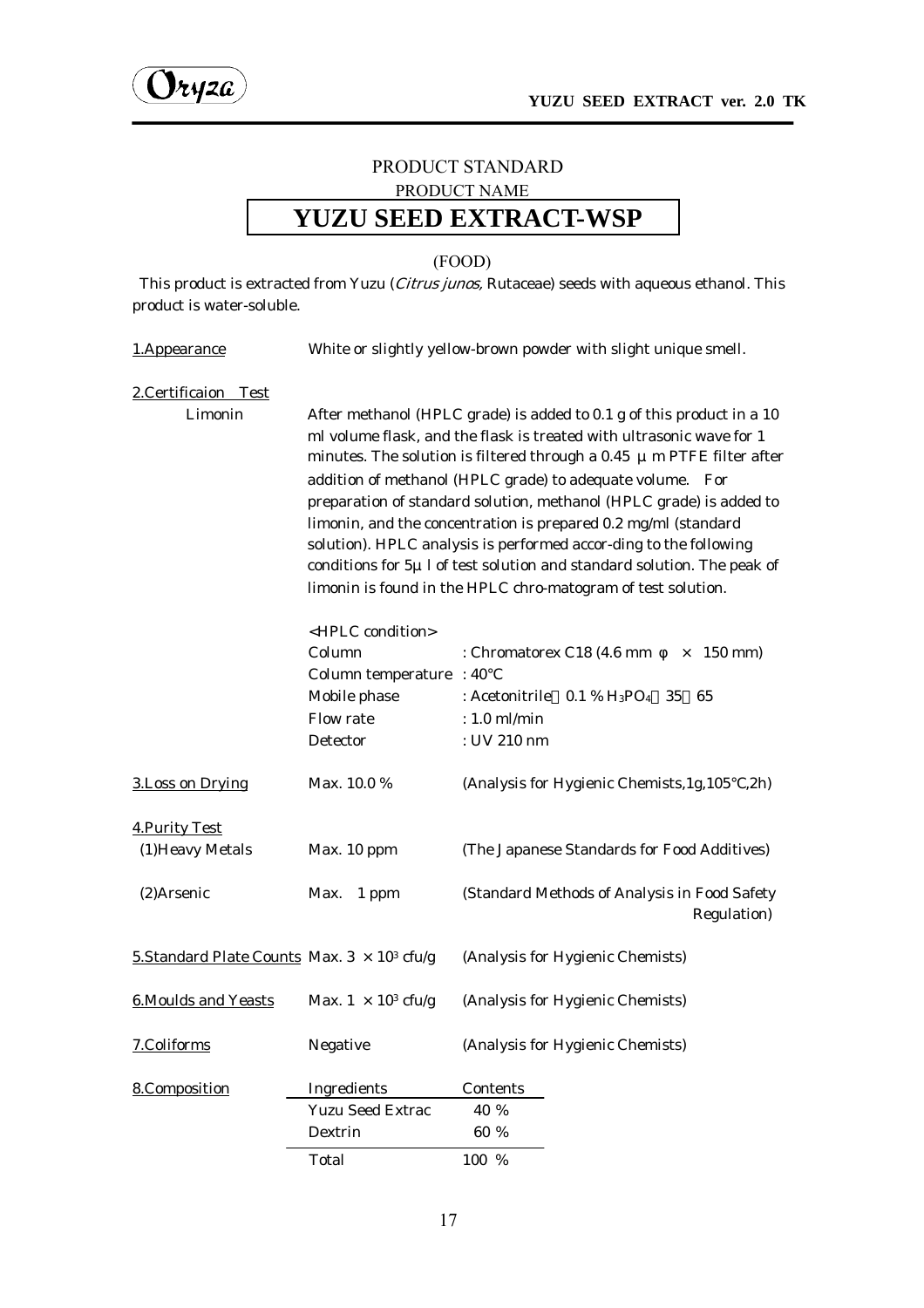

## PRODUCT STANDARD PRODUCT NAME **YUZU SEED EXTRACT-PC**

#### (COSMETIC)

This product is extracted from Yuzu (*Citrus junos*, Rutaceae) seeds with aqueous ethanol. It guarantees minimum of 0.5% limonin.

| 1.Appearance                       | Slightly yellow-brown powder with slight unique smell.                                                                                                                                                                                                                                                                                                                                                                                                                                                                                                                                |                                                                |  |
|------------------------------------|---------------------------------------------------------------------------------------------------------------------------------------------------------------------------------------------------------------------------------------------------------------------------------------------------------------------------------------------------------------------------------------------------------------------------------------------------------------------------------------------------------------------------------------------------------------------------------------|----------------------------------------------------------------|--|
| 2. Content of Limonin              | Min. 0.5%                                                                                                                                                                                                                                                                                                                                                                                                                                                                                                                                                                             | (HPLC)                                                         |  |
| 3.Certificaion Test<br>Nomilin     | After methanol (HPLC grade) is added to 0.1 g of this product in a 10<br>ml volume flask, and the flask is treated with ultrasonic wave for 1<br>minutes. The solution is filtered through a 0.45 $\mu$ m PTFE filter<br>after addition of methanol (HPLC grade) to adequate volume. For<br>preparation of standard solution, methanol (HPLC grade) is added to<br>limonin, and the concentration is prepared 0.2 mg/ml (standard<br>solution). HPLC analysis is performed accor-ding to the following<br>conditions for $5\mu$ l of test solution and standard solution. The peak of |                                                                |  |
|                                    | <hplc condition=""></hplc>                                                                                                                                                                                                                                                                                                                                                                                                                                                                                                                                                            | limonin is found in the HPLC chromatogram of test solution.    |  |
|                                    | Column                                                                                                                                                                                                                                                                                                                                                                                                                                                                                                                                                                                | : Chromatorex C18 (4.6 mm<br>$150 \text{ mm}$<br>$\times$      |  |
|                                    | Column temperature: 40                                                                                                                                                                                                                                                                                                                                                                                                                                                                                                                                                                |                                                                |  |
|                                    | Mobile phase                                                                                                                                                                                                                                                                                                                                                                                                                                                                                                                                                                          | : Acetonitrile $0.1\%$ H <sub>3</sub> PO <sub>4</sub> 35<br>65 |  |
|                                    | Flow rate                                                                                                                                                                                                                                                                                                                                                                                                                                                                                                                                                                             | $: 1.0$ ml/min                                                 |  |
|                                    | Detector                                                                                                                                                                                                                                                                                                                                                                                                                                                                                                                                                                              | : UV 210 nm                                                    |  |
| 4. Loss on Drying                  | Max. 10.0 %                                                                                                                                                                                                                                                                                                                                                                                                                                                                                                                                                                           | (1g, 105, 2h)                                                  |  |
| 5. Purity Test<br>(1) Heavy Metals | Max. 10 ppm                                                                                                                                                                                                                                                                                                                                                                                                                                                                                                                                                                           | (The Second Method)                                            |  |
| (2)Arsenic                         | Max.1ppm                                                                                                                                                                                                                                                                                                                                                                                                                                                                                                                                                                              | (The Third Method, Apparatus B)                                |  |
| <b>6.Standard Plate Counts</b>     | Max. $3 \times 10^3$ cfu/g                                                                                                                                                                                                                                                                                                                                                                                                                                                                                                                                                            | (Analysis for Hygienic Chemists)                               |  |
| <b>7. Moulds and Yeasts</b>        | Max. $1 \times 10^3$ cfu/g                                                                                                                                                                                                                                                                                                                                                                                                                                                                                                                                                            | (Analysis for Hygienic Chemists)                               |  |
| 8.Coliforms                        | Negative                                                                                                                                                                                                                                                                                                                                                                                                                                                                                                                                                                              | (Analysis for Hygienic Chemists)                               |  |
| 9.Composition                      | Ingredients                                                                                                                                                                                                                                                                                                                                                                                                                                                                                                                                                                           | Contents                                                       |  |
|                                    | Dextrin                                                                                                                                                                                                                                                                                                                                                                                                                                                                                                                                                                               | 60 %                                                           |  |
| Citrus Junos Seed Extract<br>40 %  |                                                                                                                                                                                                                                                                                                                                                                                                                                                                                                                                                                                       |                                                                |  |
|                                    | Total                                                                                                                                                                                                                                                                                                                                                                                                                                                                                                                                                                                 | 100 %                                                          |  |

Ref. Japanese Standards of Cosmetic Ingredients.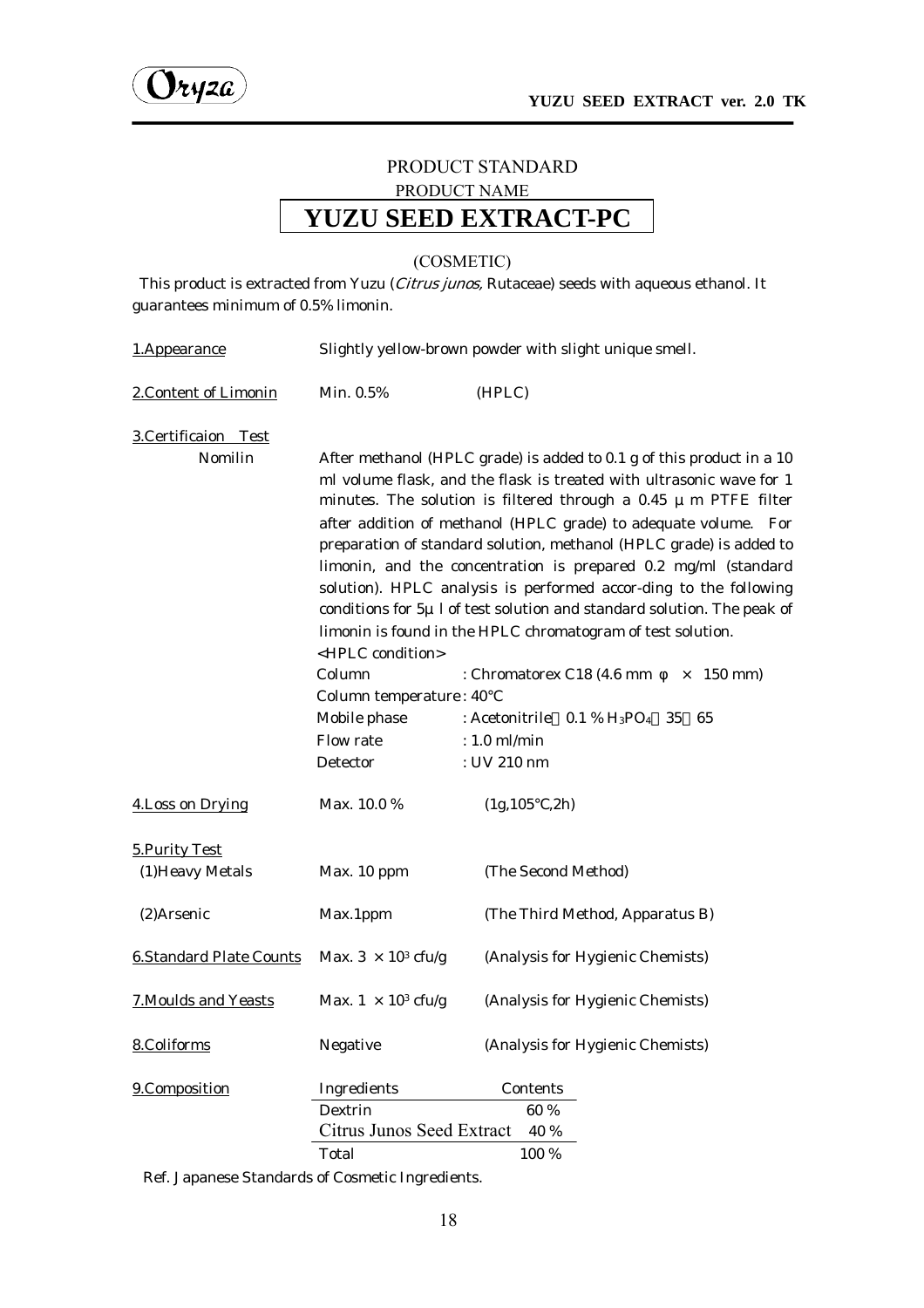

#### PRODUCT STANDARD PRODUCT NAME

# **YUZU SEED EXTRACT-LC**

**COSMETIC** 

This product is extracted from Yuzu (Citrus junos, Rutaceae) seed with aqueous 1,3-butylene glycol.

| 1.Appearance                                        | Slightly yellow color liquid with scentless or slight unique smell.                                                                                                                               |                                  |  |
|-----------------------------------------------------|---------------------------------------------------------------------------------------------------------------------------------------------------------------------------------------------------|----------------------------------|--|
| 2. Certification Test<br>Polyphenols                | Mix this product (0.5 ml) with water (2.0 ml), and Folin-Denis<br>reagent (0.2 ml) and saturated Na <sub>2</sub> CO <sub>3</sub> solution (0.4 ml) are<br>added. The solution reveals blue color. |                                  |  |
| <b>3. Purity Test</b><br>(1) Heavy Metals           | Max. 10 ppm                                                                                                                                                                                       | (The Second Method)              |  |
| $(2)$ Arsenic                                       | Max. 1 ppm                                                                                                                                                                                        | (The Third Method, Apparatus B)  |  |
| 4. Standard Plate Counts Max. $1 \times 10^3$ cfu/g |                                                                                                                                                                                                   | (Analysis for Hygienic Chemists) |  |
| 5. Moulds and Yeasts                                | Max. $1 \times 10^2$ cfu/g                                                                                                                                                                        | (Analysis for Hygienic Chemists) |  |
| 6.Coliforms                                         | Negative                                                                                                                                                                                          | (Analysis for Hygienic Chemists) |  |
| 7.Composition                                       | Ingredients<br><b>Butylene Glycol</b><br>Water                                                                                                                                                    | Contents<br>69 %<br>30 %         |  |
|                                                     | Citrus Junos Seed Extract<br>1 %                                                                                                                                                                  |                                  |  |
|                                                     | Total                                                                                                                                                                                             | 100 %                            |  |

Ref. Japanese Standards of Cosmetic Ingredients.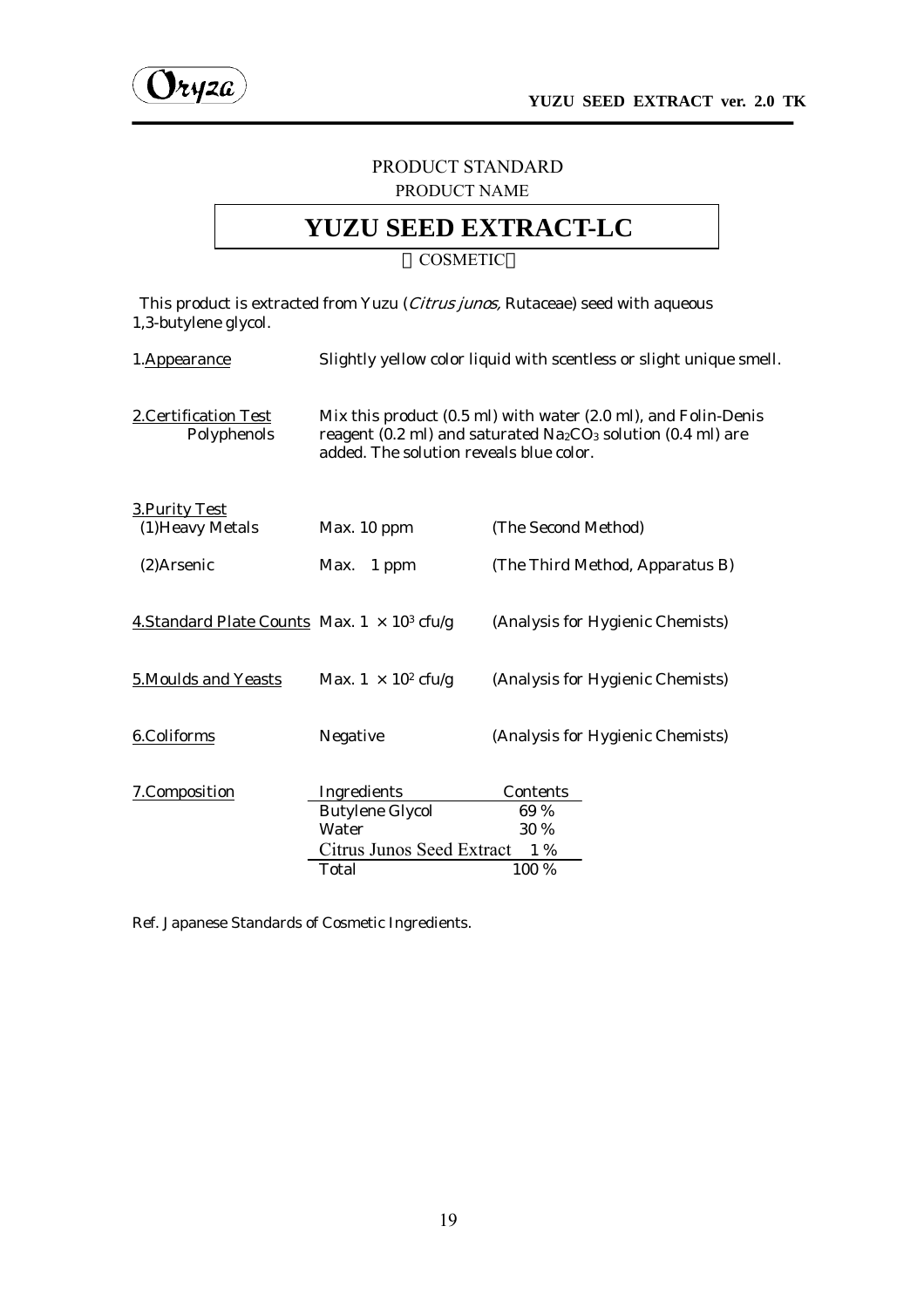**ORYZA OIL & FAT CHEMICAL CO.,LTD.,** striving for the development of the new functional food materials to promote your health.

**From product planning to OEM** – For any additional information or assistance, please contact

**ORYZA OIL & FAT CHEMICAL CO.,LTD. No.1, Numata kitagata-cho, Ichinomiya-city, Aichi-pref., 493-8001 JAPAN TEL**:**+81(0)586 86 5141 FAX**:**+81(0)586 86 6191 URL/http**:**//www.oryza.co.jp/ E-mail**:**info@oryza.co.jp**



\*The unapproved copy of this catalogue and appropriation are forbidden except for the exception on the Copyright Act. \*The contents of catalogue may be changed without prior notice.

> Established Date October 20, 2004 Revised Date April 5, 2006